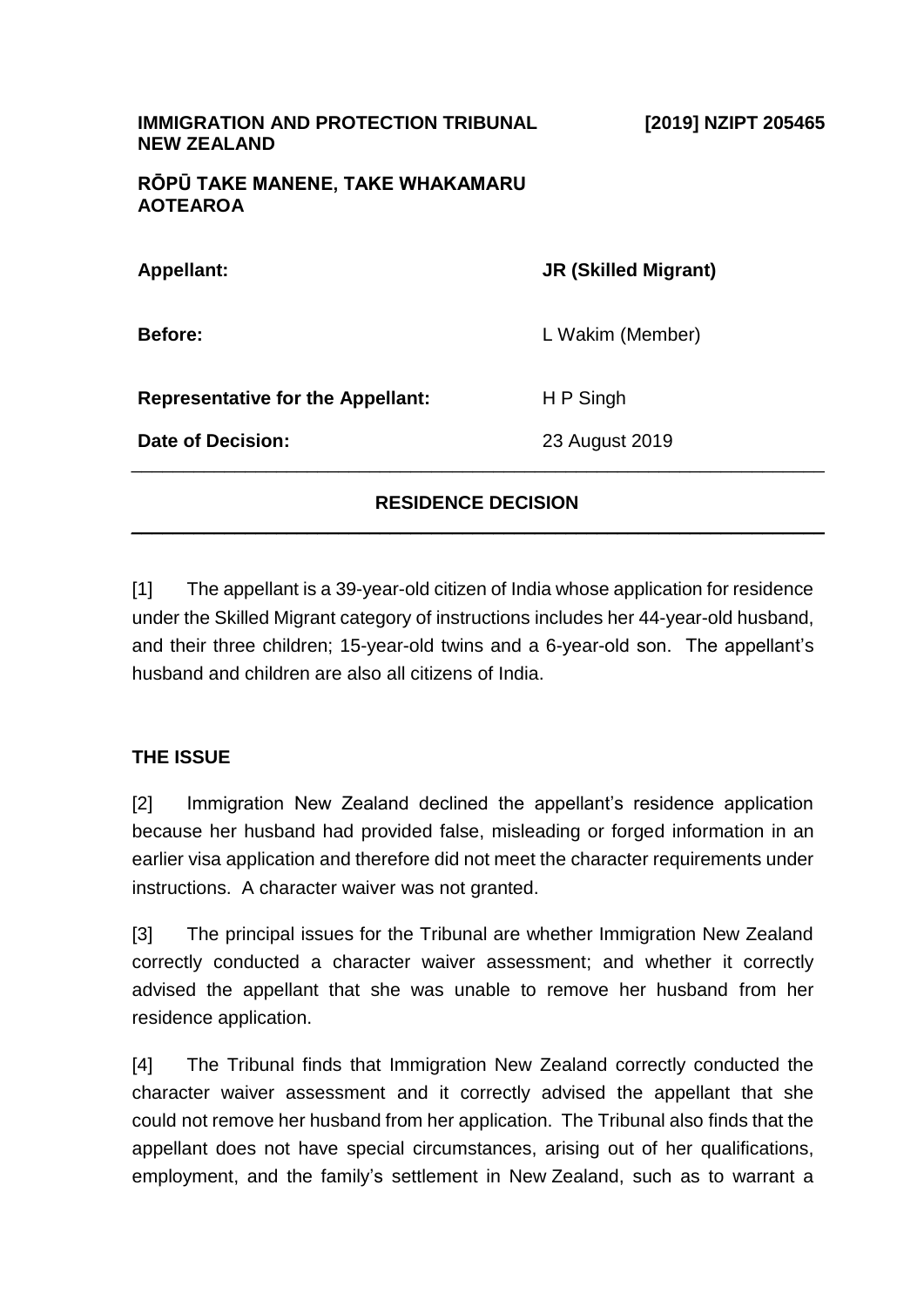recommendation that the Minister of Immigration consider an exception to Government residence instructions.

# **BACKGROUND**

[5] The appellant first arrived in New Zealand in February 2015 as the holder of a student visa. Her husband arrived in May 2015, her youngest son in February 2016, and her twins in May 2016. The appellant's husband left New Zealand in January 2018 and has not returned. Her children left for six months in June 2018, returning in January 2019.

[6] The appellant currently holds a work visa, which is valid until January 2021, as are her children's student visas. Her husband lives in India.

## *Husband's temporary visa applications and appellant's residence application*

[7] On 4 May 2017, the appellant's husband lodged an Essential Skills work visa application, in support of which he provided Immigration New Zealand with a copy of his Indian driver's licence. At that time, the appellant held a Post-Study work visa and her husband held a work visa (as the partner of a worker), both of which were due to expire on 30 July 2017.

[8] On 8 May 2017, Immigration (Visa, Entry Permission, and Related Matters) Regulations 2010 ("the Regulations") were amended. Regulation 20(2A) was inserted, specifying that if the spouse or partner of an applicant "holds or has applied for a temporary entry class visa" based on their relationship to the applicant, the applicant "must include" that spouse or partner in their visa application, and the spouse or partner "may not be removed from that application" while the application is being processed, unless there is a change of circumstances that results in the applicant's spouse or partner ceasing to be his or her spouse or partner. Regulation 20(2A) was reflected in residence instructions at R2.40 and R5.115, effective 8 May 2017.

[9] On 4 July 2017, the appellant submitted an Expression of Interest (EOI) under the Skilled Migrant category of residence instructions. On 6 July 2017, she was invited to apply for residence.

[10] On 20 July 2017, Immigration New Zealand declined the husband's Essential Skills work visa application.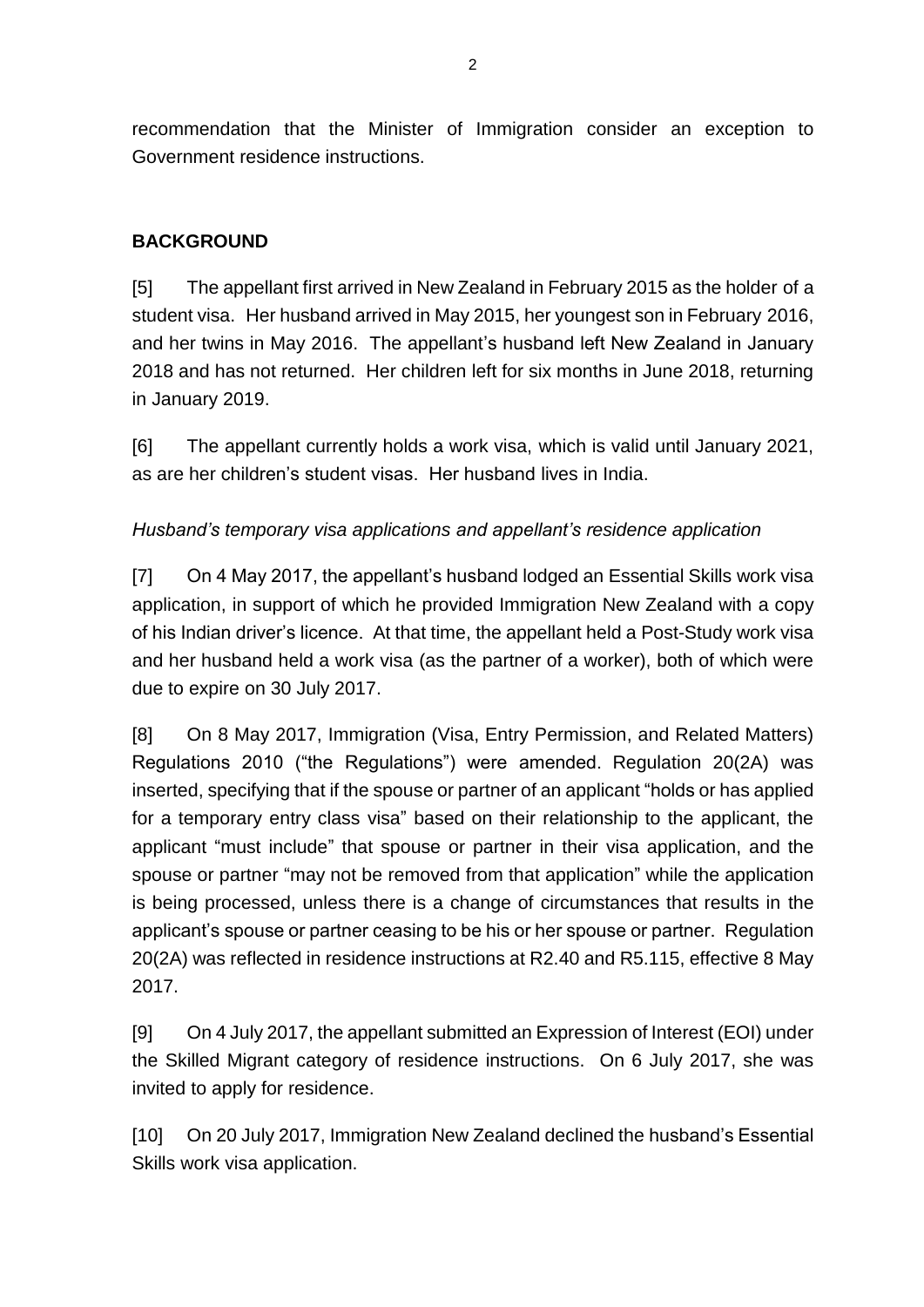[11] On 27 July 2017, the appellant lodged her residence application. The same day, she also lodged an Essential Skills work visa application, and her husband lodged a work visa application (as the partner of a worker).

[12] On 4 August 2017, the appellant's Essential Skills work visa was granted.

# *False documentation provided in husband's work visa application*

[13] On 3 October 2017, Immigration New Zealand wrote to the appellant's husband. It was concerned because the Indian driver's licence he had previously provided in support of his Essential Skills work visa application (lodged 4 May 2017) had been verified as fraudulent. Immigration New Zealand's verification process had identified that the licence included several endorsements which differed from the endorsements for which the actual licence had been issued, and the dates on the licence did not match those issued by the issuing authority.

[14] On 16 October 2017, the representative responded, providing an explanation from the husband about the circumstances in which he had acquired the driver's licence. On 18 October 2017, Immigration New Zealand informed the husband that it did not consider his explanation addressed the inconsistencies it had identified, and it still considered the driver's licence to be false. It concluded that the husband did not meet good character requirements and sought information as to whether it should grant a character waiver. On 27 October 2017, the husband's representative responded.

[15] Around 25 October 2017, the husband was served with a deportation liability notice (DLN) on the grounds that he had provided false documents in support of an application. A subsequent request by the husband to Immigration New Zealand to review the decision to issue the DLN was declined on 27 November 2017.

[16] On 5 December 2017, after considering the information provided by the representative, Immigration New Zealand declined to grant a character waiver. On 6 December 2017, it declined the husband's work visa application (lodged on 27 July 2017).

[17] Around 7 December 2017, the husband's temporary visa was cancelled. He became unlawfully present in New Zealand.

[18] On 13 December 2017, the representative acknowledged that the husband was unlawfully in New Zealand and requested of Immigration New Zealand that the husband be excluded from the appellant's residence application, so it could continue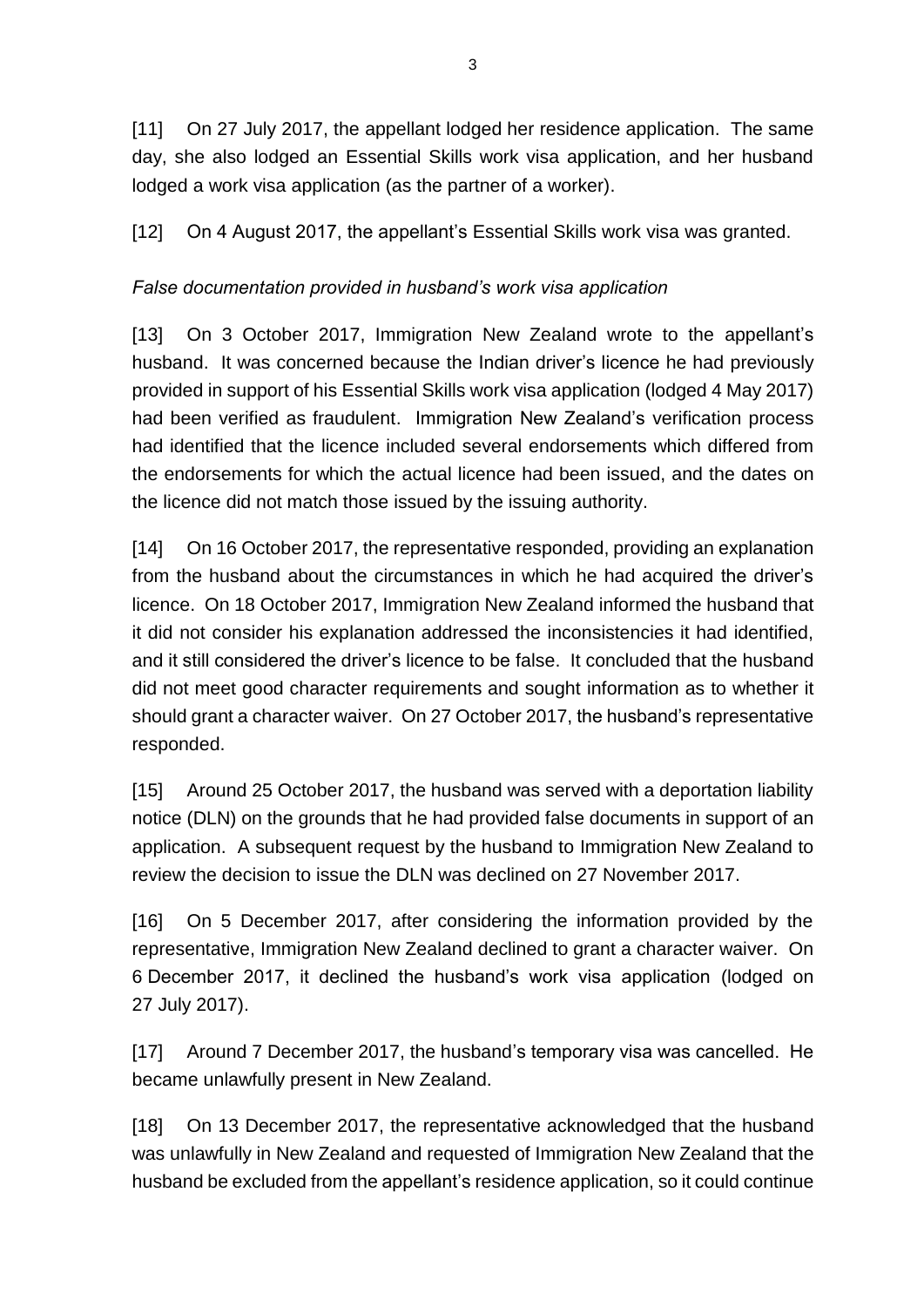to be processed. Immigration New Zealand responded that it was unable to remove the husband from the application because of instructions at R5.115. The application could continue to be processed if he left New Zealand.

[19] The husband voluntarily departed New Zealand on 11 January 2018. His deportation appeal, lodged with the Tribunal on 17 November 2017, was deemed to have been withdrawn (section 239 of the Immigration Act 2009 (the Act)) because he left the country.

# *First decline of residence application and appeal*

[20] On 23 February 2018, the appellant's residence application was declined on the basis that her employment was not a substantial match to the relevant *Australian and New Zealand Standard Classification of Occupations* (ANZSCO) description and core tasks.

[21] The appellant appealed that decision. On 14 November 2018, the Tribunal found that the decision was correct. However, a particular event had occurred – the appellant's new employment as a social worker – which meant that the application should be returned to Immigration New Zealand for a reassessment.

## **Immigration New Zealand's Concerns**

[22] On 7 January 2019, as part of its reassessment, Immigration New Zealand wrote to the appellant. It was concerned that, because her husband had provided false information in the course of applying for an earlier visa, it appeared that the appellant (presumably, Immigration New Zealand meant her husband) did not meet the character requirements under the residence instructions (A5.25.i) and was ineligible for a residence class visa unless granted a character waiver. The appellant was invited to respond.

# **The Appellant's Response**

[23] On the 21 January 2019, the representative responded. She requested that, because the husband no longer held a visa dependent on his relationship with the appellant, Immigration New Zealand should consider excluding him from the residence application and continue to process the application without him included. In the alternative, the representative submitted reasons why a character waiver should be considered and granted.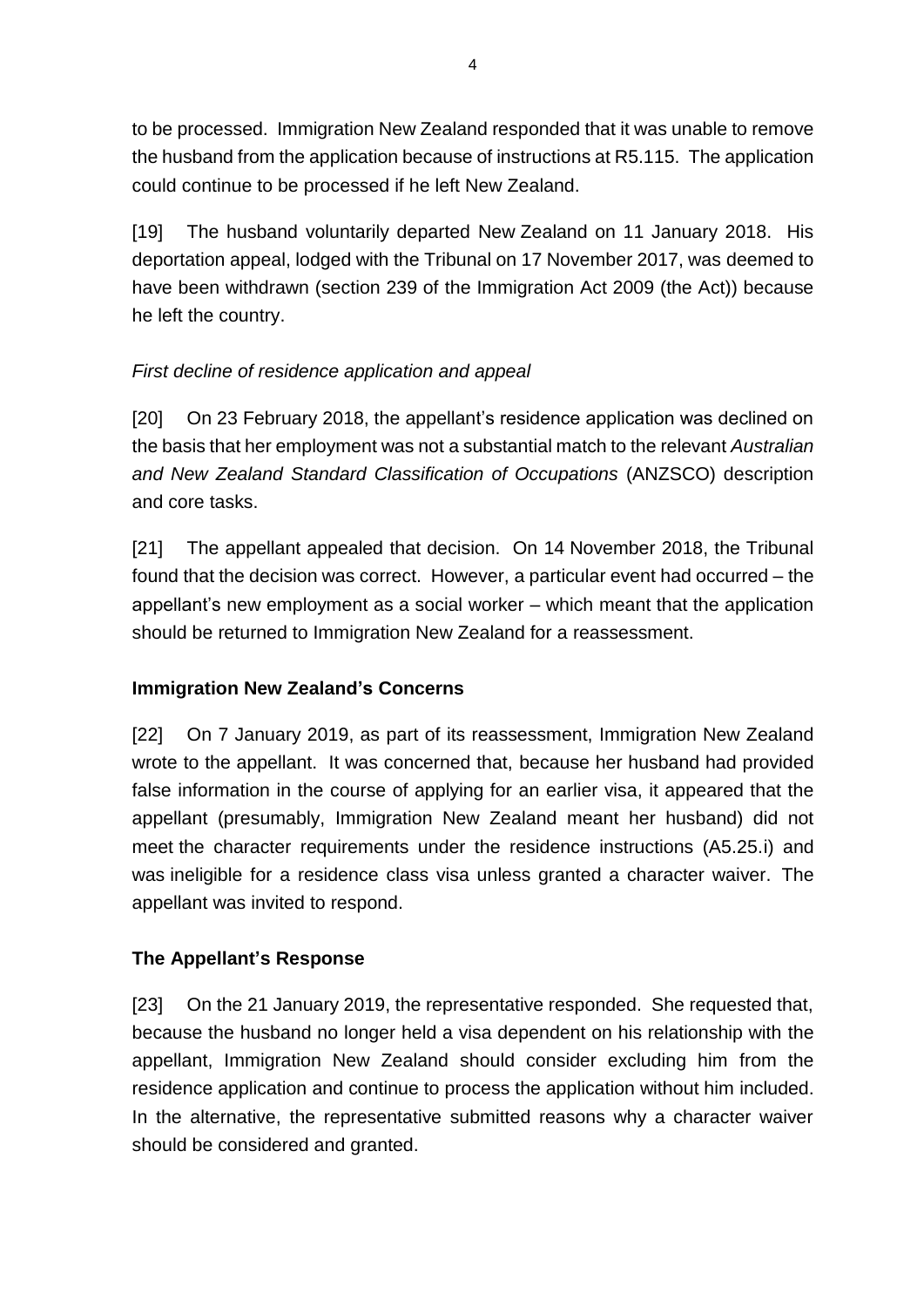[24] On 5 February 2019, Immigration New Zealand informed the appellant that it had considered the response but had concluded that it was more likely than not that her husband had provided false information. As a result, he did not satisfy character instructions at A5.25.i. The appellant was invited to provide information to help Immigration New Zealand decide whether her circumstances justified waiving character requirements.

[25] As to the representative's request to exclude the husband from the application, Immigration New Zealand stated:

"We note that you and your Immigration Advisor have requested Immigration New Zealand to consider removing your partner from the current residence application under the Skilled Migrant category. However, as per Immigration New Zealand's Instructions at R2.40.d it is mandatory for all dependents of the principal applicant, where they hold or have applied for a temporary entry class visa based on their relationship to the principal applicant, to be included in an application for [a] residence class visa. We noted that your partner has applied for and has held multiple temporary visas based on his relationship to you and, as such, we are unable to remove him from your current application for residence."

[26] On 27 February 2019, the representative provided submissions and supporting documents regarding the character waiver. She again raised the issue of removing the appellant's husband from the application (a request the appellant herself made to the Immigration New Zealand officer by email the same day). The representative stated (verbatim):

"You have again reiterated as per INZ policy R2.40.d, that it is mandatory for all dependents cannot be removed if they have applied or hold a temporary class visa based on a relationship.

Please note the INZ Policy Manual is quite generalised in that area. The applicant's partner had held a Visa and at present moment he is in India and no longer holding a Work Visa under the [appellant]. He had neither applied for a Visa. As far as how we read the policy, it is clear that he can be removed as R2.40.d does not apply to him anymore …

Since the husband is no longer holding a dependent visa, [Immigration New Zealand] may consider excluding him from the residence application and continue to process this application."

#### **Immigration New Zealand Decision**

[27] On 10 April 2019, Immigration New Zealand declined the appellant's application. It did not address the appellant's request to remove her husband from the application. It concluded that her husband had not satisfied character requirements and was ineligible for a resident visa unless granted a character waiver. A character waiver assessment had been conducted (a copy was provided) but no waiver had been granted.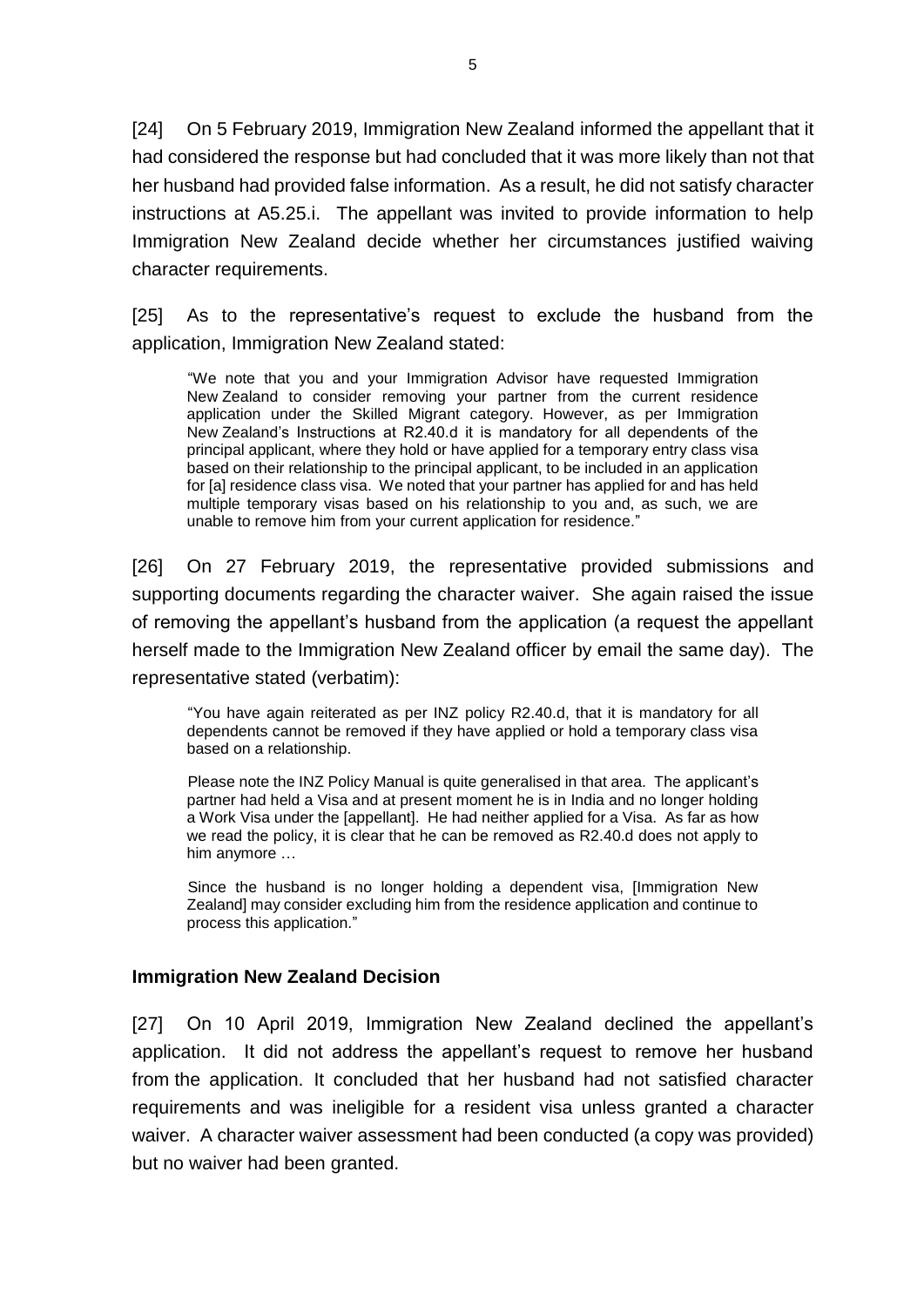#### **STATUTORY GROUNDS**

[28] The appellant's right of appeal arises from section 187(1) of the Act. Section 187(4) of the Act provides:

- (4) The grounds for an appeal under this section are that—
	- (a) the relevant decision was not correct in terms of the residence instructions applicable at the time the relevant application for the visa was made; or
	- (b) the special circumstances of the appellant are such that consideration of an exception to those residence instructions should be recommended.

[29] The residence instructions referred to in section 187(4) are the Government residence instructions contained in Immigration New Zealand's Operational Manual (see www.immigration.govt.nz).

# **THE APPELLANT'S CASE**

[30] On the 23 May 2019, the appellant lodged this appeal under both grounds under section 187(4) of the Act.

[31] The representative provides submissions (17 and 26 June 2019) along with copies of documents already on the Immigration New Zealand file, including the husband's re-issued driver's licence (November 2018). She also provides copies of two documents entitled "Information in Preparation for Parent Interviews" from the high school attended by the appellant's eldest children regarding their academic progress and behaviour at school.

[32] The new evidence presented on appeal, while inadmissible for the purposes of assessing the correctness of Immigration New Zealand's decision as per section 189(1) of the Act, is relevant to the question of whether the appellant has special circumstances as per section 189(3)(b) of the Act. The Tribunal considers this evidence, and all other evidence provided on appeal, in the discussion of special circumstances below.

[33] The representative submits that the husband is "truly innocent" and thought he had provided genuine documents to Immigration New Zealand. In the interest of fairness and natural justice, he should have been given a proper chance to demonstrate that he had not provided any false or misleading documents to Immigration New Zealand. He has been punished by having to live in India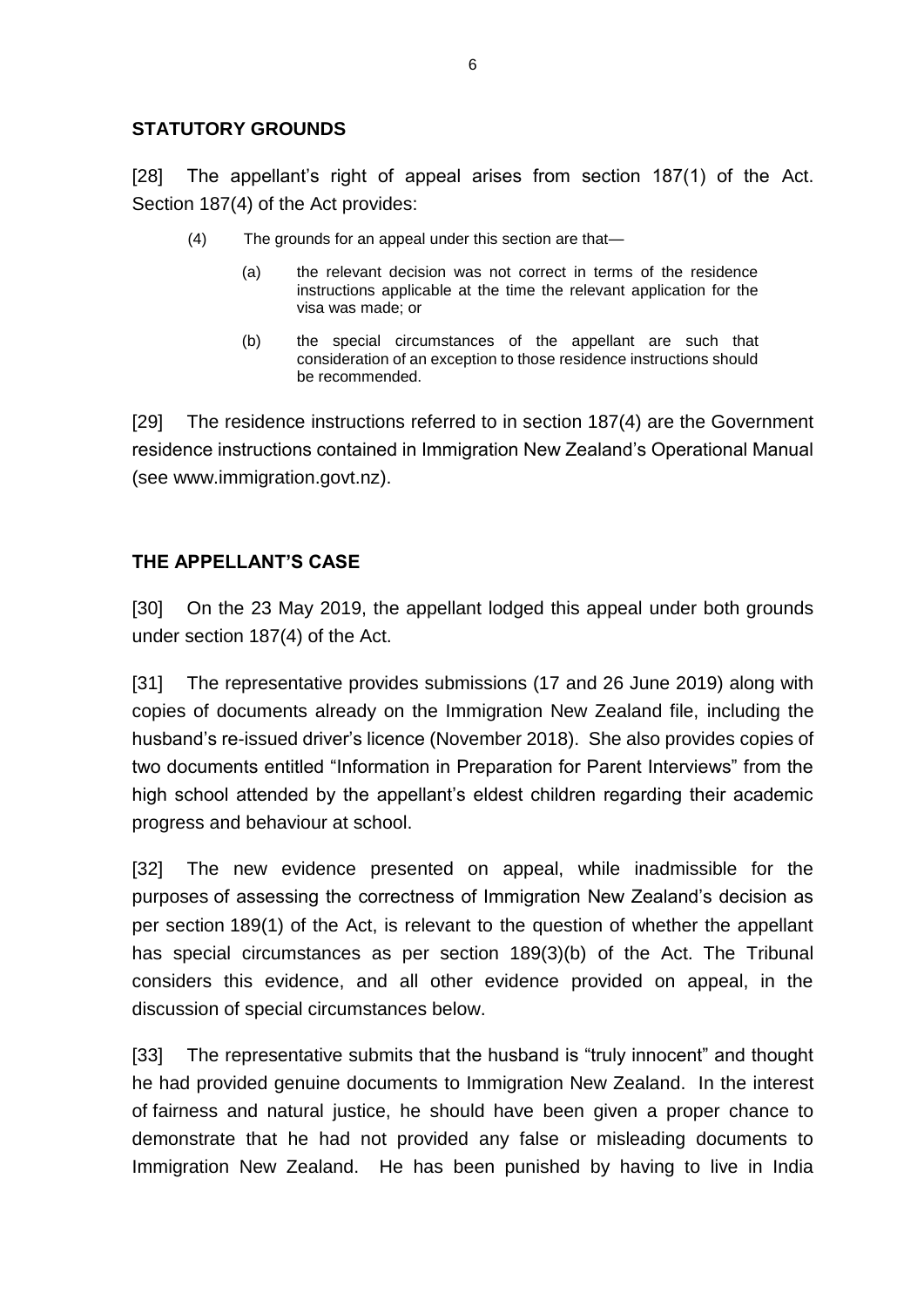without his wife and family. The representative requests the Tribunal to overturn the decision or "redirect it to the Minister of Immigration for a recommendation of approval".

### **ASSESSMENT**

[34] The Tribunal has considered the submissions provided on appeal and the files in relation to the appellant's residence application and the husband's Essential Skills work visa application, which were provided by Immigration New Zealand.

[35] On 27 June 2019, the Tribunal sought submissions from the Ministry of Business, Innovation and Employment (MBIE) regarding the application of immigration regulations and instructions related to the removal of a secondary applicant from a residence application. MBIE's submissions were received on 18 July 2019 and forwarded to the appellant's representative, who was invited to provide her response by 2 August 2019. On 24 July 2019, the representative indicated she had no further submissions to make. MBIE's submissions are discussed below.

[36] An assessment as to whether the Immigration New Zealand decision to decline the appellant's application was correct in terms of the applicable residence instructions is set out below. This is followed by an assessment of whether the appellant has special circumstances which warrant consideration of an exception by the Minister of Immigration.

#### **Whether the Decision is Correct**

[37] The application was made on 27 July 2017 and the relevant criteria are those in residence instructions as at that time. Immigration New Zealand declined the application because the appellant's husband did not meet character requirements and he was not granted a character waiver. The issue of whether the appellant's husband could be removed from the application was not addressed directly in the decision to decline.

[38] Applicants under the Skilled Migrant category must meet character requirements (SM4.10, effective 29 November 2010). Paragraph A5.1 (effective 29 November 2010) requires all applicants to be of good character.

[39] Paragraph A5.25 (effective 30 March 2015) provides, relevantly: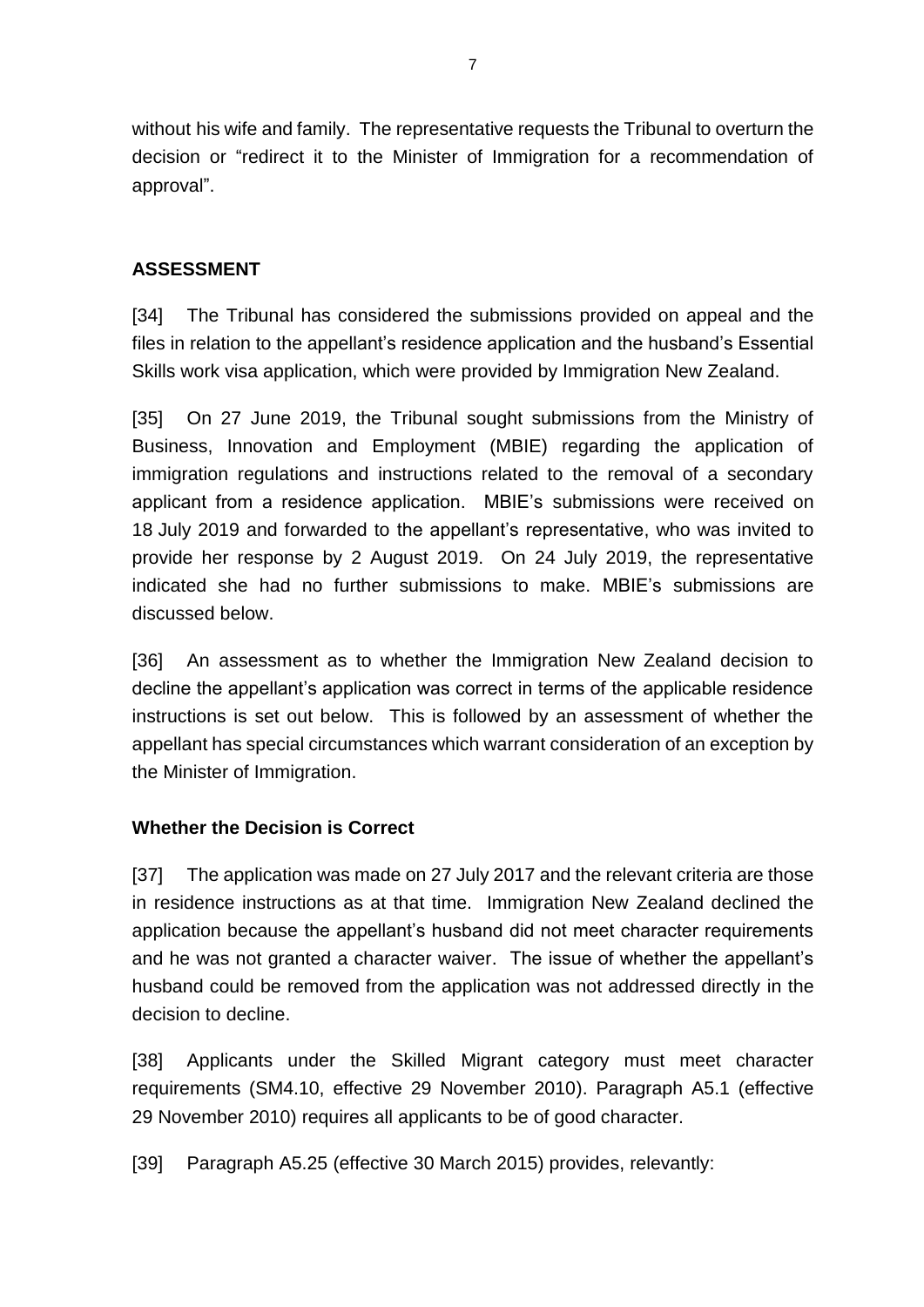A5.25 Applicants normally ineligible for a residence class visa unless granted a character waiver

Applicants who will not normally be granted a residence class visa, unless granted a character waiver (see A5.25.1(b) below), include any person who has been:

…

…

i. in the course of applying for a New Zealand visa (or a permit under the Immigration Act 1987), has made any statement or provided any information, evidence or submission that was false, misleading or forged, or withheld material information; or

**Note**: When considering whether or not an applicant has committed an act that comes under A5.25 (i), (j) or (k) or (l) above, an immigration officer should establish whether, on the balance of probabilities, it is more likely than not that the applicant committed such an act … .

[40] However, as set out at A5.25.1 (effective 30 March 2015), Immigration New Zealand must not automatically decline an application on character grounds:

#### **A5.25.1 Action**

- a. An immigration officer must not automatically decline residence class visa applications on character grounds.
- b. An immigration officer must consider the surrounding circumstances of the application to decide whether or not they are compelling enough to justify waiving the good character requirement. The circumstances include but are not limited to the following factors as appropriate:
	- i. if applicable, the seriousness of the offence (generally indicated by the term of imprisonment or size of the fine);
	- ii. whether there is more than one offence;
	- iii. if applicable, the significance of the false, misleading or forged information provided, or information withheld, and whether the applicant is able to supply a reasonable and credible explanation or other evidence indicating that in supplying or withholding such information they did not intend to deceive INZ;
	- iv. how long ago the relevant event occurred;
	- v. whether the applicant has any immediate family lawfully and permanently in New Zealand;
	- vi. whether the applicant has some strong emotional or physical tie to New Zealand;
	- vii. whether the applicant's potential contribution to New Zealand will be significant.
- …
- d. Officers must make a decision only after they have considered all relevant factors, including (if applicable):
	- i. any advice from the National Office of INZ; and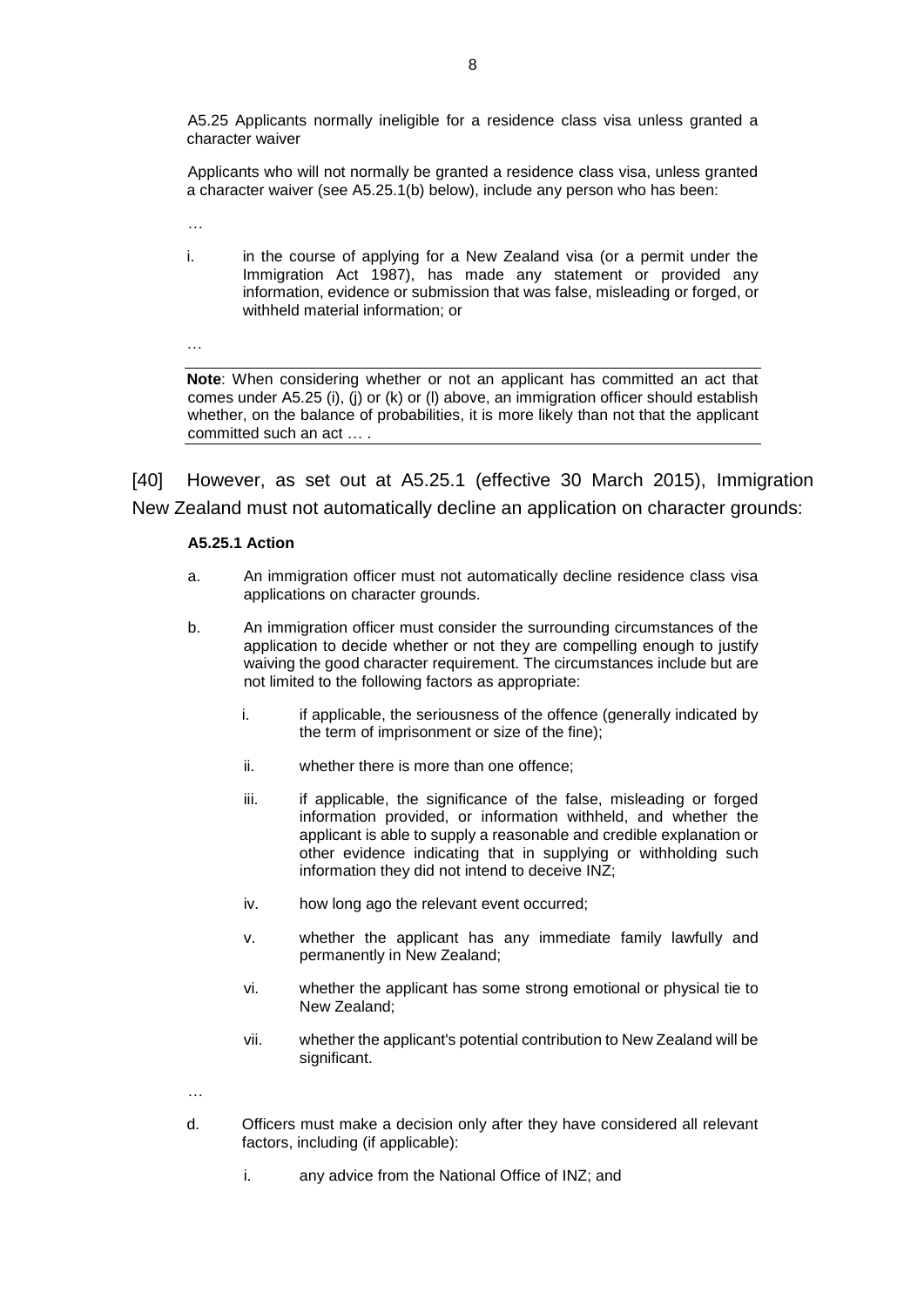- ii. compliance with fairness and natural justice requirements (see A1).
- e. Officers must record:
	- i. their consideration of the surrounding circumstances, (see paragraph (b) above), noting all factors taken into account;, and
	- ii. the reasons for their decision to waive or decline to waive the good character requirements.

Any decision to waive the good character requirements must be made by an immigration officer with Schedule 1-3 delegations.

#### *Provision of false driver's licence*

[41] The appellant's husband had, in his earlier Essential Skills work visa application, provided an Indian driver's licence in his name. Immigration New Zealand's verification with the relevant Indian authorities indicated that the licence number belonged to another person. Moreover, while the licence the husband had provided contained several endorsements (for example, for heavy vehicles), the records for that licence number had fewer and different endorsements, and different dates of issue and expiration.

[42] Immigration New Zealand put these concerns to the appellant and her husband. The husband's explanation was that his original driver's licence recorded an incorrect date of birth. He had approached the transport authority to correct his date of birth and was provided with a duplicate licence with the corrected date of birth, but was told it could not be changed in the online database. It was that licence that he had presented to Immigration New Zealand.

[43] The Tribunal finds Immigration New Zealand was correct to reject this explanation. It addressed only a differing date of birth; it did not address the inconsistencies in endorsements or the issue and expiration dates. Immigration New Zealand correctly concluded that it was more likely than not that the husband had provided a driver's licence to Immigration New Zealand which had been issued to a different person and falsified to reflect his own personal information.

#### *Character waiver assessment*

[44] Immigration New Zealand then correctly proceeded to invite the appellant to provide information on why a character waiver should be granted. This was duly provided by the representative.

[45] Immigration New Zealand began its character waiver assessment by noting that the appellant, her children and her husband met all other requirements under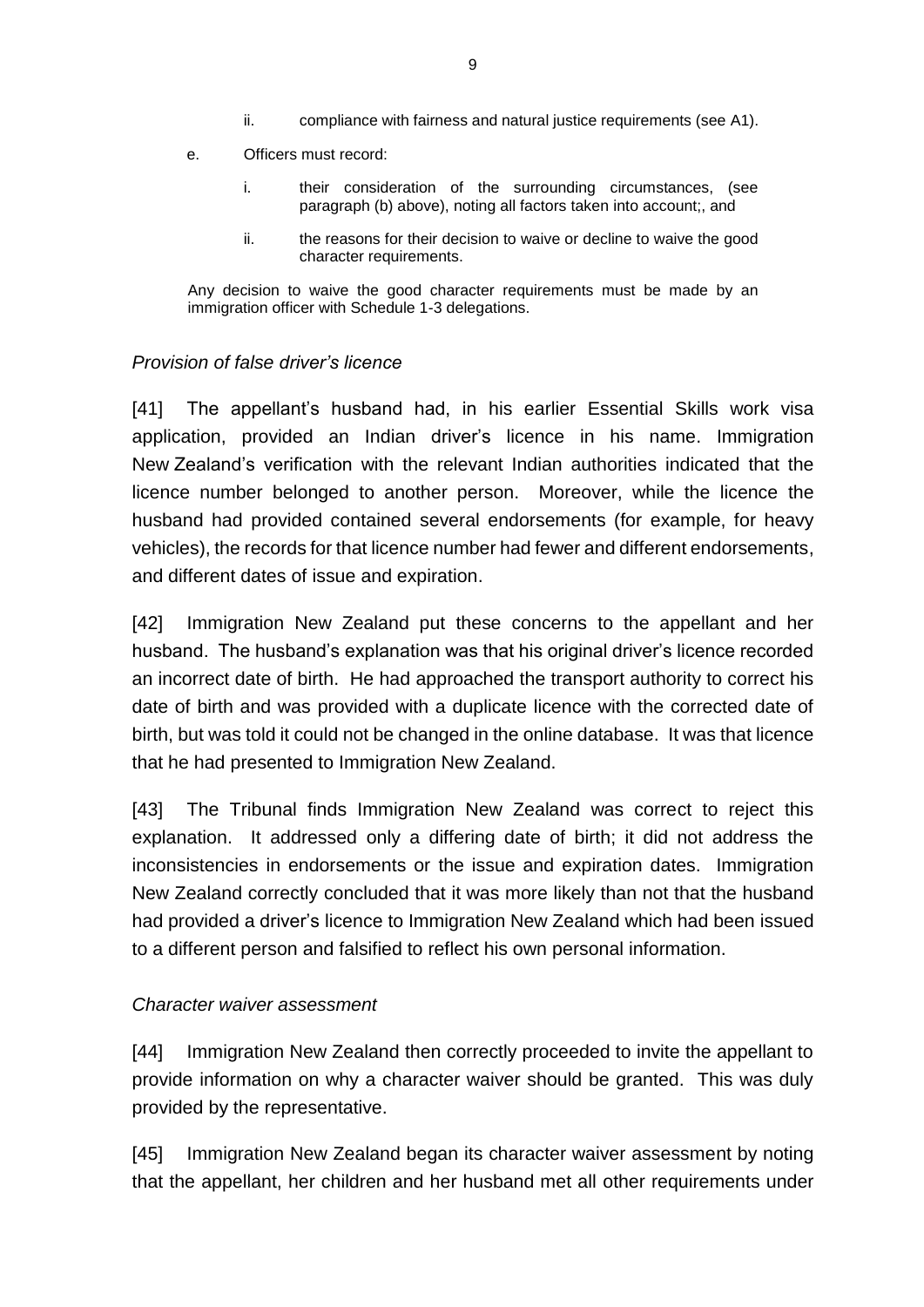instructions. It recorded the length of time the family had spent in New Zealand and noted that they had no other immediate family in this country. It went on to set out the circumstances surrounding the provision of the driver's licence, concluding that the husband's explanation did not appear credible and that, although he had "admitted" some fault, he had not openly acknowledged he had provided false information and appeared to maintain he had provided a genuine driver's licence. It noted that the husband had gained employment as a bus driver using a New Zealand driver's licence which he had obtained through providing his false Indian driver's licence.

[46] Immigration New Zealand also considered that the appellant had completed a postgraduate qualification in New Zealand, had 10 years of skilled work experience, and was now working as a social worker. Her husband had worked as a bus driver for nine months before he left New Zealand.

# *Weighing of factors*

[47] Immigration New Zealand recognised as significant the appellant's contribution to New Zealand through her skilled employment as a social worker. However, on the balance of probabilities, it was more likely than not the husband had knowingly provided false information in his application. This was a serious offence because it undermined the integrity of the immigration system which relied on accurate, genuine and truthful documents and declarations from applicants. The appellants did not have strong ties to New Zealand.

[48] Immigration New Zealand concluded that it was not satisfied that the appellant's skilled employment and recognised qualifications, or the time the family had spent in New Zealand, were sufficient to mitigate the provision of false and misleading information. The character waiver was not granted.

#### *The Tribunal's assessment*

[49] Immigration New Zealand correctly considered the positive factors relating to the appellant's application, namely her qualifications, her contribution through her employment and the family's settlement in New Zealand. Balanced against those was the negative factor of the husband's provision of false information.

[50] The Tribunal finds that Immigration New Zealand's assessment correctly identified the factors relevant to a character waiver assessment. It balanced those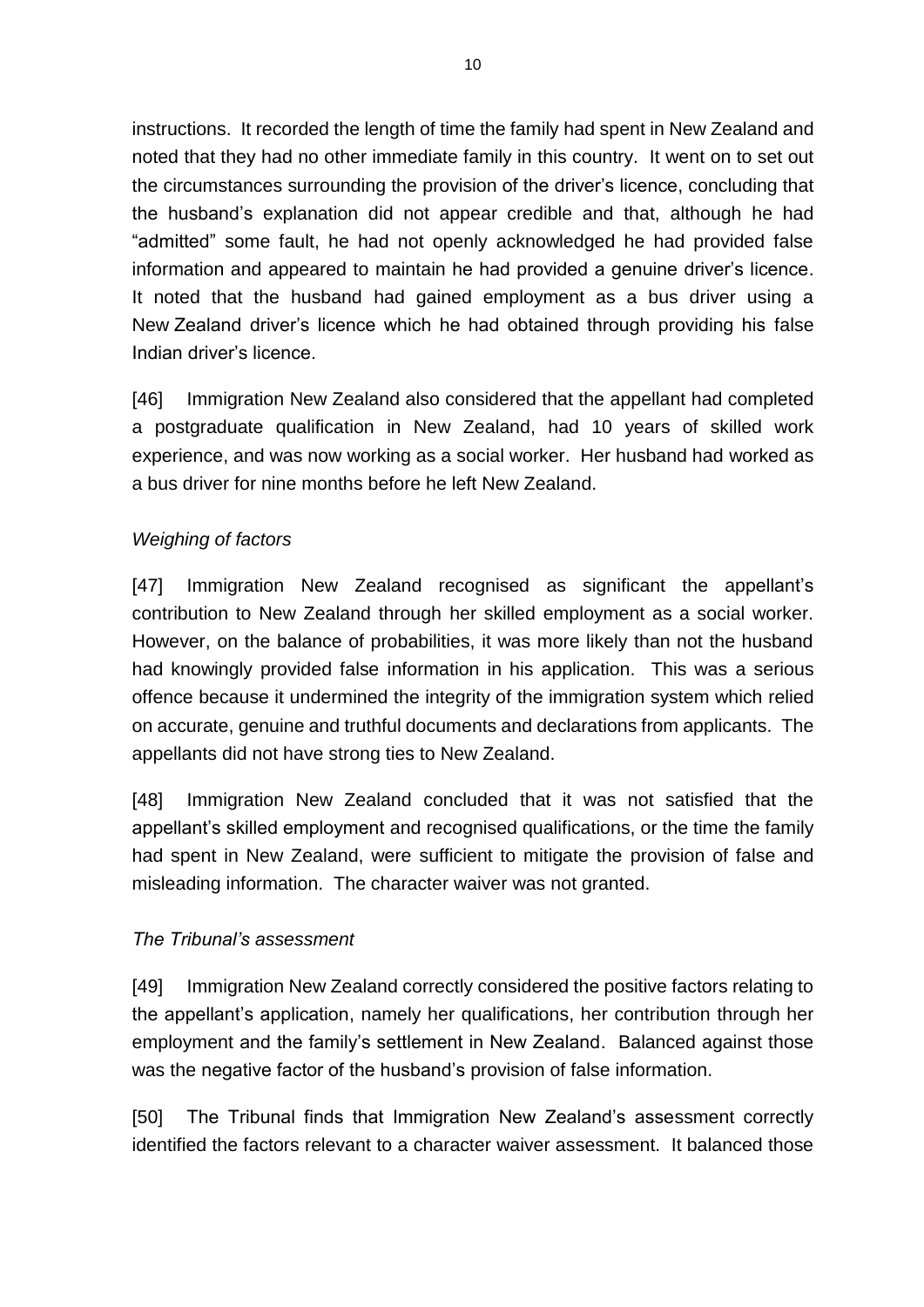factors and arrived at a conclusion that was supported by the relevant information before it.

## **Removing an Applicant from an Application**

[51] During the processing of the application, the appellant and her representative made several requests to Immigration New Zealand to remove her husband from the application. This was understandable given that, if her husband was unable to secure a character waiver, the application would fail for the whole family.

[52] Immigration New Zealand's response to this request was that R2.40 prevented the appellant from removing her husband from the application.

# *Removing a secondary applicant from an application*

[53] Prior to 8 May 2017, instructions were silent about a principal applicant's ability to remove a secondary applicant (a partner or child) from a residence application. The Tribunal's position was that, *in some cases*, procedural fairness required that Immigration New Zealand give a principal applicant an opportunity to remove a secondary applicant where their continued inclusion would mean the application would fail (see: *ML (Partnership*) [2015] NZIPT 202638 and *KW (Parent)* [2016] NZIPT 203089).

[54] On 8 May 2017, immigration regulations and instructions were changed to address this issue.

[55] A new provision in the Regulations provided that:

#### **20 Applications involving family members**

- (1) An application for a visa may relate to the applicant and—
	- (a) any dependent children of the applicant:
	- (b) the applicant's spouse or partner.
- …
- (2A) However,—
	- …
	- (b) if the spouse or partner of an applicant holds or has applied for a temporary entry class visa based on the spouse or partner's relationship to the applicant,—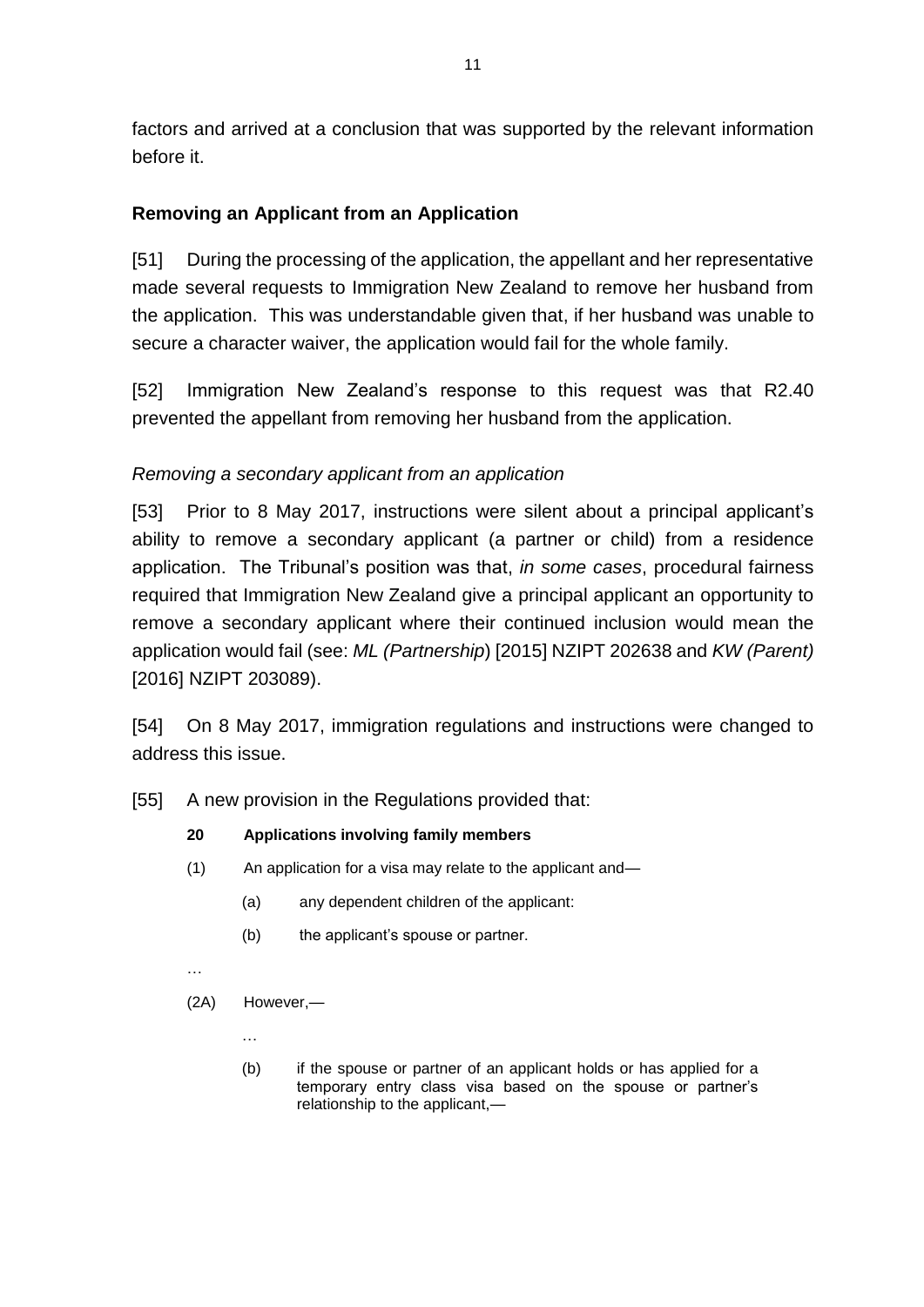- (i) an application for a residence class visa to which subclause (1)(b) applies must include the applicant's spouse or partner; and
- (ii) the name of the spouse or partner may not be removed from that application (whether by a variation of the application or the making of a new application) while the application is being processed, unless there is a change of circumstances that results in the applicant's spouse or partner ceasing to be his or her spouse or partner.

[56] Residence instructions were then amended to reflect the Regulations. Section 20(2A)(b)(i) was reflected in R2.40 (effective 8 May 2017) requiring a partner, who held or had applied for a visa on the basis of their relationship with the principal application, to be included in the residence application:

#### **R2.40 Mandatory requirements for lodging an application for a residence class visa**

*See also Immigration (Visa, Entry Permission, and Related Matters) Regulations 2010, Reg 5 & 20.* 

Unless RV1.10.10 applies, an application for a residence class visa made outside an immigration control area must:

…

…

d. include all dependants of the principal applicant where they hold or have applied for a temporary entry class visa based on their relationship to the principal applicant; and

…

[57] Section 20(2A)(b)(ii) of the Regulations was reflected in R5.115 (effective 8 May 2017) (although without the nuance contained in the Regulation with respect to whether the partner held, or had applied for a temporary visa):

**R5.115 Partners and dependent children who must be included in a residence class visa application**

*See also Immigration (Visa, Entry Permission, and Related Matters) Regulations 2010, Reg 5 & 20*

A partner or dependent child of the principal applicant included in a residence class visa application cannot be removed from that application while the application is being processed, unless a change in circumstances results in the partner ceasing to be the applicant's partner or the child ceasing to be a dependent child.

[58] Following the promulgation of the Regulations and instructions, Immigration New Zealand also published several "Visa Paks", which are documents containing internal advice to staff about how to interpret and apply instructions. These included Visa Pak 341 (19 January 2018) which stated (emphasis added):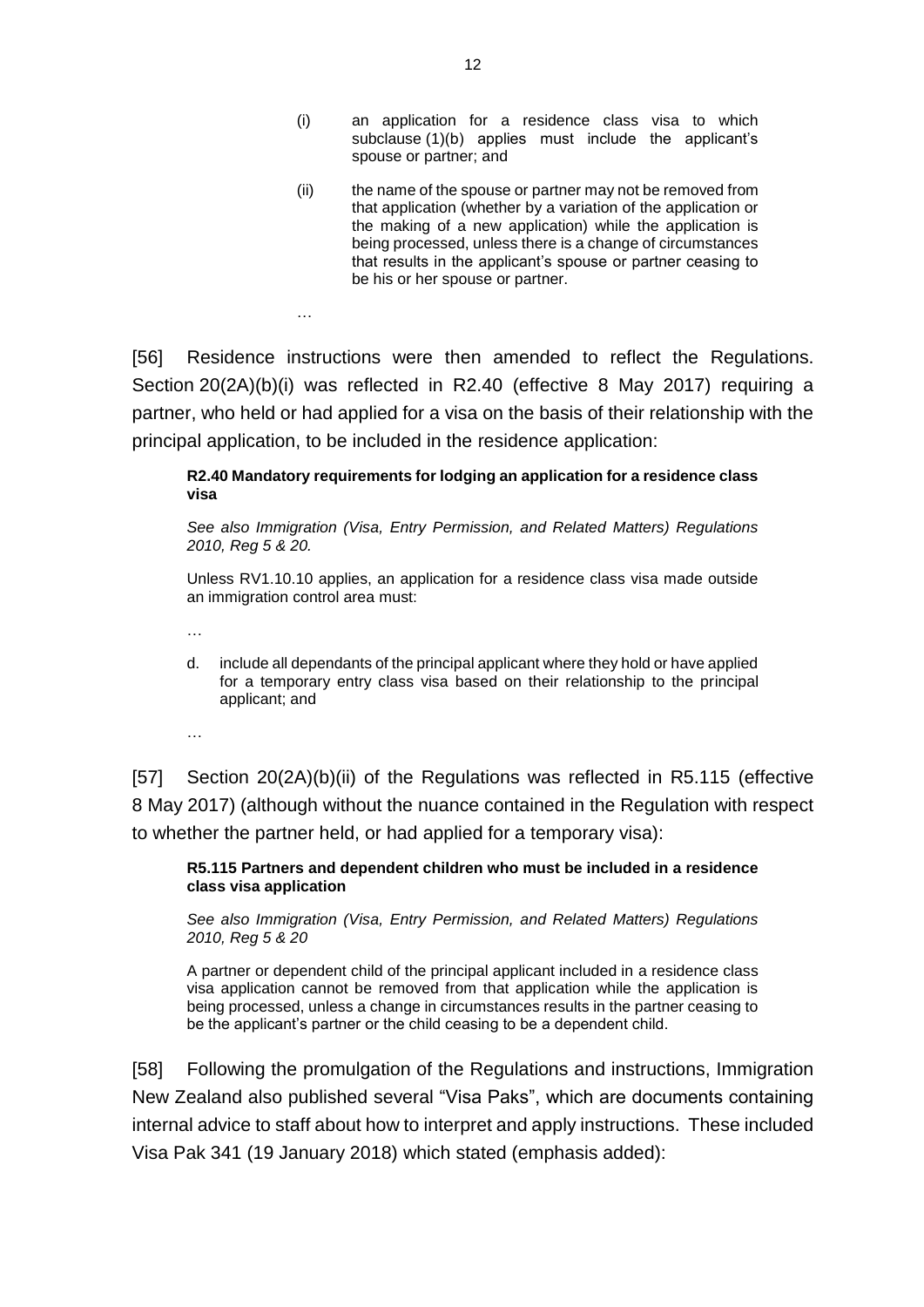#### VISAS BASED ON A RELATIONSHIP

…

R2.40 d – What is meant by 'has applied for a visa'?

A residence class visa application must include any dependent children or partner of the principal applicant, where the child or partner holds or has applied for a temporary entry class visa based on their relationship to the principal applicant (Regulation 20 of the Immigration (Visa, Entry Permission, and Related Matters) Regulations 2010 (the Regulations), which is reproduced at R2.40 d).

'Has applied for' means has applied for a temporary entry class visa at the time the residence class visa application is lodged. This means that the partner or dependent child(ren) who have an undecided application for a temporary entry class visa (which is based on a relationship to the principal applicant) being considered by Immigration New Zealand when the residence class visa application is lodged, must be included in that residence class visa application.

A partner or dependent child who has applied in the past for a visa based on their relationship to the principal applicant for a residence class visa, but who does not currently hold a visa based on that relationship and does not have an application based on that relationship being processed, does not have to be included in the residence application under Regulation 20 (as reproduced at R2.40 d).

[59] As outlined above at [35], the Tribunal sought submissions from MBIE about this issue.

#### *Application of the regulation and instruction*

[60] In relation to the application of R5.115 to applications lodged prior to 8 May 2017, in light of section 72(1) of the Act, which requires that decisions must be made in terms of the residence instructions applicable at the time the application was made, MBIE submitted:

Immigration instructions are the rules or criteria for determining the eligibility of a person for the grant of a visa or entry permission. They are statements of government policy.

R5.115 is part of the Immigration New Zealand Operational Manual and summarises the regulation 20(2A) requirements. It is not an immigration instruction, that is, it is not a rule or criteria for determining the eligibility of a person for a visa. Examples of immigration instructions, being statements of government policy which determine eligibility for a visa, are character and health requirements. The reference to regulation 20(2A) in the immigration operational manual is simply a reference to the procedural legislative settings agreed to by Cabinet and promulgated through regulation.

It follows that section 72(1) of the Immigration Act 2009, which provides that decision on the application for a resident visa must be made in terms of the residence instructions applicable at the time the application was made, does not apply because R5.115 is not an immigration instruction.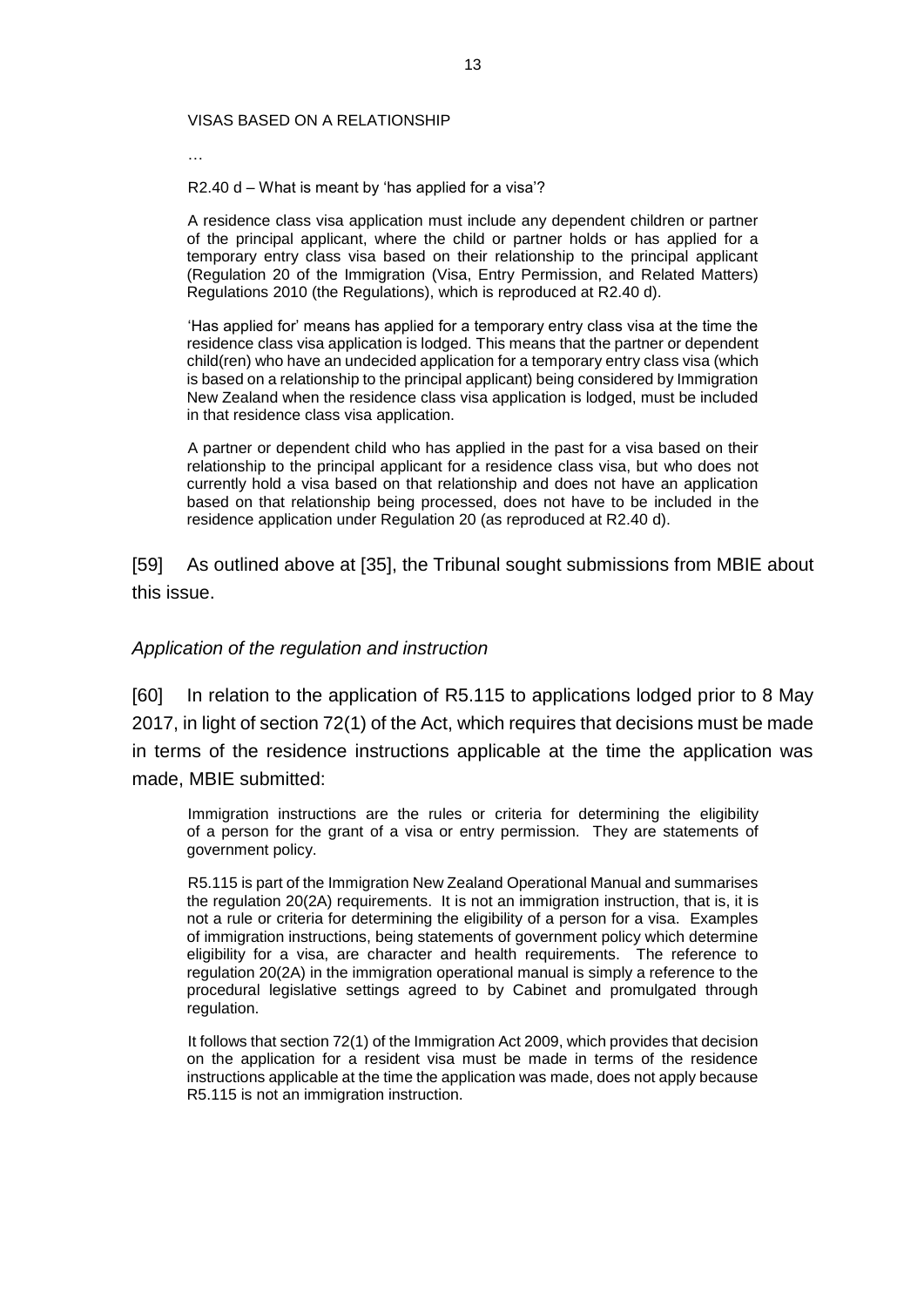[61] The Tribunal does not accept MBIE's submission that section 72(1) does not apply to R5.115 because R5.115 "is not a rule or criteria for determining the eligibility of a person for a visa" and is therefore not an "immigration instruction".

[62] Section 4 of the Act defines instructions as those certified under section 22 of the Act, including residence instructions, temporary entry instructions, and transit instructions.

[63] Section 22(5) then sets out the various matters that may constitute instructions. Section 22(5)(b) includes "rules or criteria for determining the eligibility of a person for the grant of a visa", but paragraphs (a) and (c) through (i) provide several other matters which also constitute instructions: for example, "any general or specific objectives of immigration policy" (section 22(5)(a)); "any indicators, attributes, or other relevant information or matters that may or must be taken into account in assessing a person's eligibility for a visa or entry permission" (section 22(5)(c)); and "any matters relevant to balancing individual eligibility for a visa or entry permission against the overall objectives or requirements of immigration instructions" (section 22(5)(f)).

[64] Section 22(6) then states that, without limiting section 22(5), "any rules or criteria relating to eligibility for a visa or entry permission" may include *inter alia,* matters relating to health, character or a person's immigration status.

[65] Contrary to MBIE's submissions, section 22(5) does not restrict immigration instructions to only "rules or criteria for determining the eligibility of a person"; it also includes several other categories of matters which can be considered instructions (paragraphs (a) through (i)).

[66] The Tribunal recognises Immigration New Zealand's Operational Manual as the most accessible repository of most instructions. Under the heading "How the Manual is organised", several sections are marked with an asterisk, which indicates that "some chapters of these sections *do not* constitute Government immigration instructions as described in section 22 of [the Act]" (emphasis added). Sections marked with an asterisk include Border Entry, Administration and Appendices, although the specific chapters which are *not* considered instructions are not identified. The "Residence" section of the Manual, where R5.115 is located, is not marked with an asterisk, which indicates R5.115 is considered part of immigration instructions.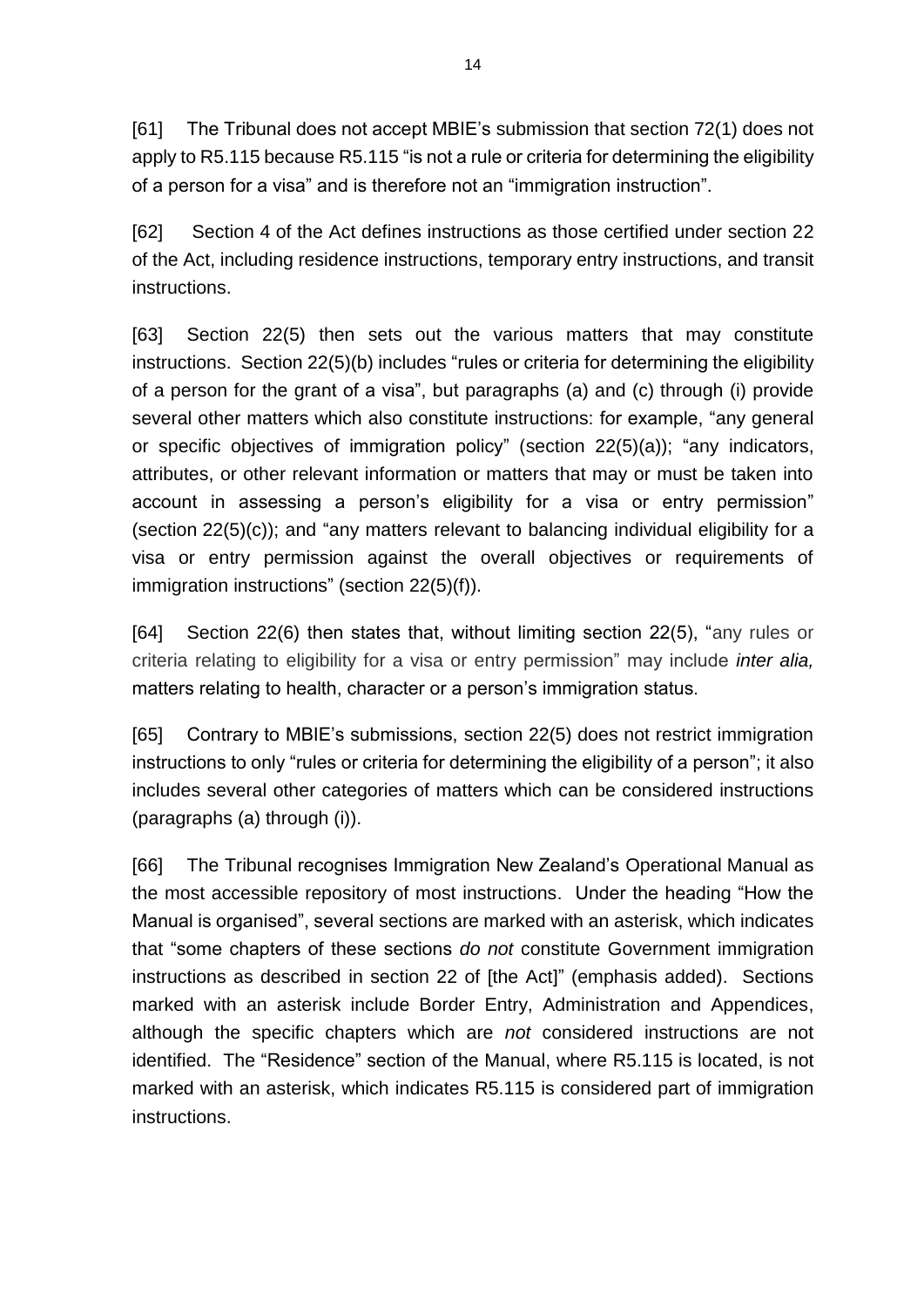[67] The Tribunal also rejects MBIE's position that R5.115 is not "a rule or criteria for determining the eligibility of a person for a visa". To the contrary, the requirement that a person included in the application cannot later be removed can be central to whether a person (the principal applicant, for example) is eligible for a visa.

[68] The Tribunal finds that R5.115 is an immigration instruction and is part of residence instructions.

[69] As to its application, in accordance with section 72(1), R5.115 applies to applications lodged on or after 8 May 2017.

[70] The Tribunal accepts MBIE's submission in relation to the application of regulation 20(2A) to applications lodged prior to 8 May 2017, namely:

"It is submitted that Regulation 20(2A) is prospective [in] its application. That is, it applies to acts in the future (removal of partners from a residence application which has been lodged) but does not have an effect on what happened in the past. Therefore, while a partner did not have to be included before 8 May 2017, if the partner was included, then they cannot be removed while the residence application is being processed."

[71] The Tribunal observes that there may be situations where an applicant has applied for residence prior to 8 May 2017 and included a dependent partner or child. If, at some point after 8 May 2017, while the application was still being processed, the applicant wishes to remove their partner or child, they will be prevented from doing so by regulation 20(2A), despite the inapplicability of R5.115 (which was not in force at the time of the application, and because of section 72(1), cannot apply).

[72] While such situations are unlikely to occur, (and increasingly so, given the passage of time since May 2017) the Tribunal notes it is far from ideal that this contradiction exists between the applicability of the regulations and the instructions.

*Who is caught by regulation 20(2A)?*

[73] In relation to whether regulation 20(2A) affects only individuals who currently hold or have applied for a temporary visa based on their relationship with their partner (and the application is being processed), or whether it was intended to *also*  capture a person who, *at any time in the past,* has either held or applied for a temporary visa on the basis of their relationship with their partner, MBIE submitted that there were two possible interpretations. The first, the "broad interpretation", was based on a purposive approach to the provision: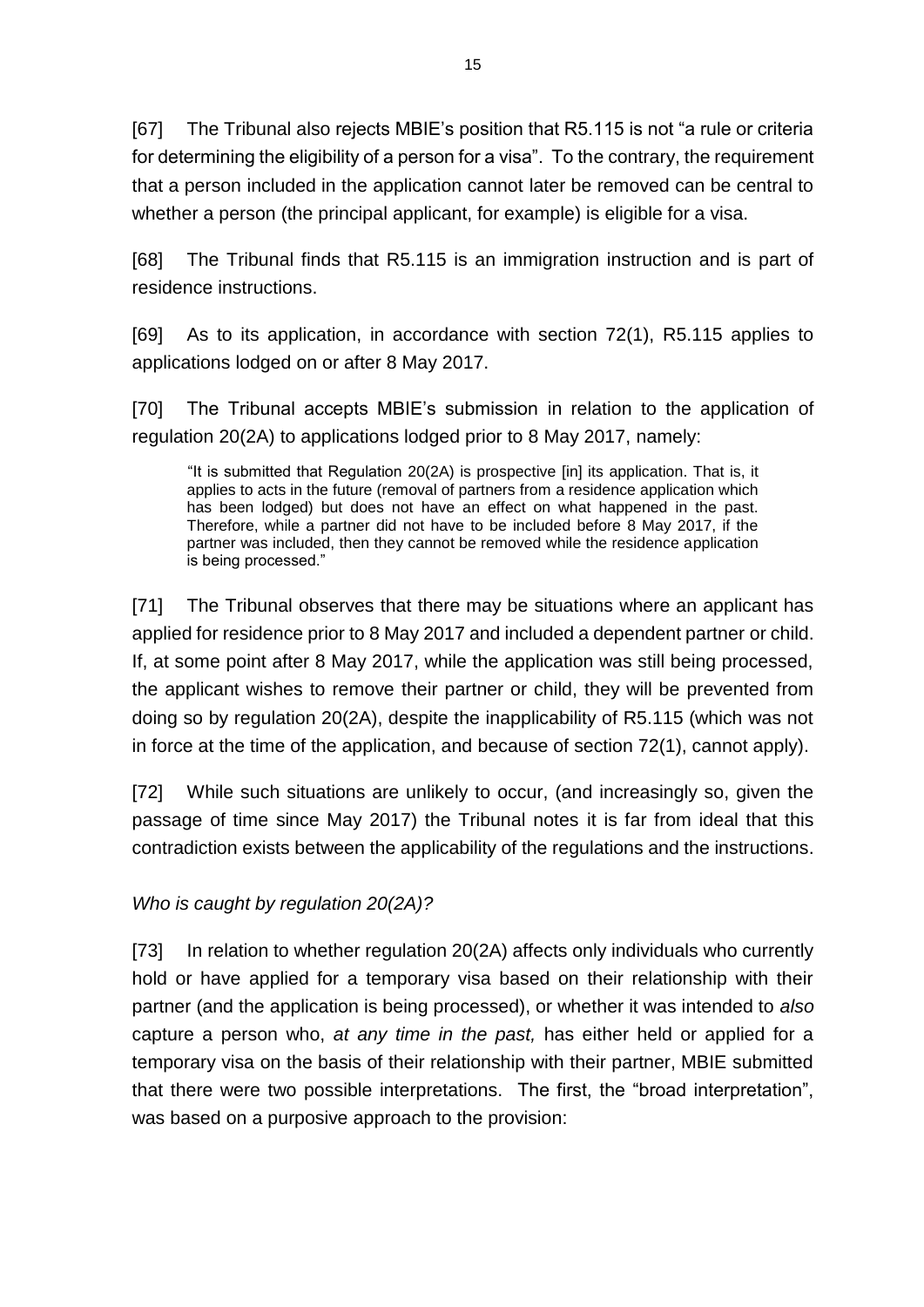"… the regulation [20(2A)] was intended to affect individuals who currently hold or have applied for a temporary visa based on their relationship with their partner (and the application is being processed), and also capture a person who, at any time in the past, has either held or applied for a temporary visa on the basis of their relationship with their partner."

[74] In contrast, the advice outlined in the Visa Pak 341 (19 January 2018) indicated a "narrow interpretation" because it defined "holds or has applied for" as affecting only a person who holds a visa, or has an undecided application pending. A person who has applied for (or held) such a visa in the past (but does not currently hold, and has not applied for a visa at the time of lodgement) does not have to be included in the application.

[75] As such, MBIE noted there were two possible interpretations of 20(2A):

"The narrow interpretation of regulation 20(2A)

i. This refers to a person who holds a temporary entry class visa or has a visa currently being processed both of which are based on their relationship with the principal applicant, or

The broad interpretation of regulation 20(2A)

- ii. Alternatively, this refers to a person who holds or has applied for a temporary entry class visa or has a visa currently being processed, based on their relationship with the principal applicant, or has applied in the past for a temporary entry class visa based on their relationship with their partner."
- [76] Faced with these conflicting interpretations, MBIE submitted that:

"While the policy intent referred to [above] could better be achieved by taking a purposive broad interpretation to regulation 20(2A), the Visa Pak 341 and 358 guidance on the interpretation of the clause is consistent with the narrow interpretation of the regulation.

In all the circumstances, it is submitted that the Ministry is bound by the interpretation it has advanced in the Visa Paks and will therefore look for the next legislative opportunity to amend regulation 20(2A) to reflect the policy intent. Such an amendment would be to unequivocally ensure that the regulation provides a clear criteria for those secondary applicants who should be included (and cannot be removed) in an application based on their relationship with the principal applicant."

[77] The Tribunal rejects MBIE's submission that it is "bound" by the interpretation it has outlined in the Visa Paks. As the Tribunal (differently constituted) has previously observed, Visa Paks are not part of instructions and cannot fetter Immigration New Zealand's obligations to determine applications in accordance with instructions: see *RQ (Skilled Migrant)* [2015] NZIPT 202289 at [39]. Furthermore, they do not determine the meaning of the regulations.

[78] If MBIE considers that the Visa Paks do not correctly reflect the purpose of the regulation, then the solution is to amend the Visa Paks to ensure that the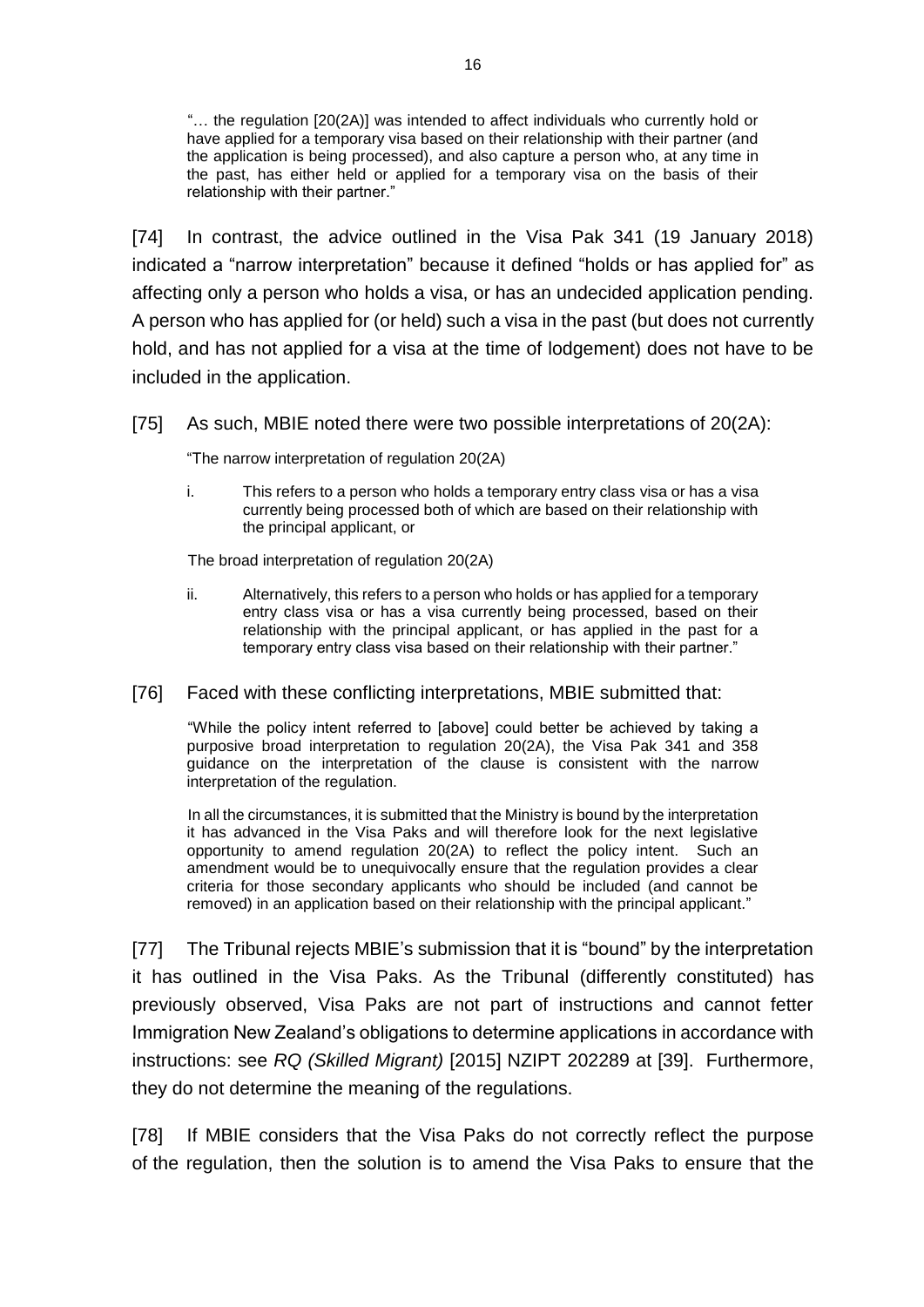meaning and policy intent of the regulation and instructions is correctly reflected in Immigration New Zealand's advice to its staff.

## *Application to the appellant*

[79] The appellant lodged her application for residence on 27 July 2017, some months after the regulation and instruction came into effect on 8 May 2017.

[80] At the time the appellant lodged her residence application, her husband *held* a visa based on his relationship with her (a work visa on the basis of his partnership with a worker). As per regulation 20(2A)(b) and R5.115, he could not be removed from the appellant's application (unless a change of circumstances resulted in him ceasing to be the appellant's spouse).

[81] The fact that the husband no longer holds a temporary visa and currently lives offshore does not affect the applicability of the regulation and instruction because, at the time the application was lodged, he was the holder of a visa dependent on his relationship with the appellant.

[82] Immigration New Zealand was correct to advise the appellant that she could not remove her husband from her residence application.

# **Correctness of Decision**

[83] The Tribunal finds that Immigration New Zealand's decision to decline the appellant's application was correct. The appellant's husband did not satisfy character requirements, and he had not been granted a character waiver.

## *Observation regarding the wording of the regulation*

[84] In its submissions, MBIE addressed the intent of regulation 20(2A):

"Taking a purposive approach, the policy reasoning behind regulation 20(2A) is that visa applications should be able to be comprehensively assessed, including looking at all the applicants' health and character. This is to ensure applicants meet New Zealand's character requirements and to protect New Zealand from significant costs imposed on publicly funded services, including health care and special education services.

A small number of families with dependent children and partners who have character issues or high cost health conditions, and therefore do not meet character and health requirements, attempt to circumvent immigration requirements. The dependents or partners are either excluded in the first instance or withdrawn from the family's resident visa application to ensure a positive decision for the other applicants.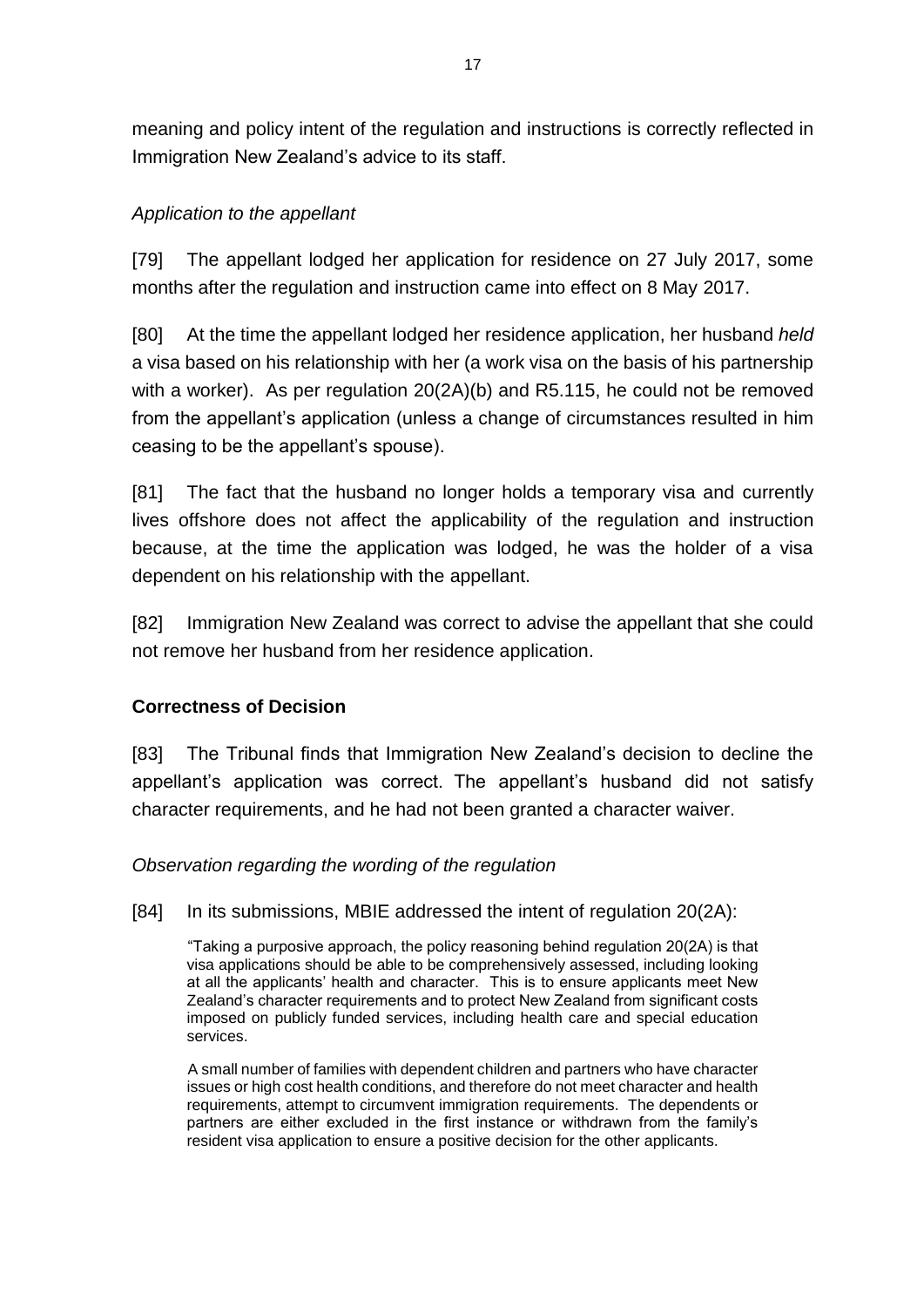This behaviour undermines the integrity of the immigration system, because character issues and health needs of all the members of the family cannot be assessed and balanced against the other considerations that must be looked at when determining the visa applications of the family unit.

…

In such cases where dependents and partners are not included, or are later withdrawn, this results in a split immigration outcome with all but one member of the family getting residence and the excluded person often facing the prospect of leaving New Zealand or becoming unlawful."

[85] The Tribunal accepts that the intention of the regulation is to prevent "split immigration outcomes" whereby an applicant fails to include a family member who is unlikely to satisfy instructions in a residence application (or removes them from an application in which they are included) to ensure that the rest of the family members' applications will succeed. These "split" outcomes leave Immigration New Zealand in the invidious position, often several years later, of processing subsequent applications from that excluded family member, and having to assess their circumstances now including a number of New Zealand-based family members and a corresponding high level of settlement in this country.

[86] Given that intention, the Tribunal recognises why MBIE sees the broader interpretation of regulation 20(2A) as reflecting the purpose of the regulation (see above, at [73]): any spouse or child who has ever applied for, or held, a visa dependent on their relationship with the principal applicant will have to be included in a residence application and cannot be removed.

[87] However, as it currently reads, the wording of the regulation (and the way it is reflected in the associated instructions) fails to clearly articulate this policy intent. Rather, the current wording raises uncertainty both in terms of to whom it applies and how it can cease to apply (i.e. when circumstances result in an applicant's spouse or partner "ceasing to be his or her spouse or partner"). This last matter was not addressed in this appeal (as it was not relevant on the facts) but is one which is deserving of clarification.

[88] It is desirable that such uncertainty be resolved. This would likely require a comprehensive review to ensure any redrafted regulation clearly articulates to whom it should apply, when, and how it would cease to apply. The associated instructions (and if necessary, Visa Paks) should then mirror the language used in the Regulations so that they all reflect a common intention and purpose and avoid conflicting interpretations.

#### **Whether there are Special Circumstances**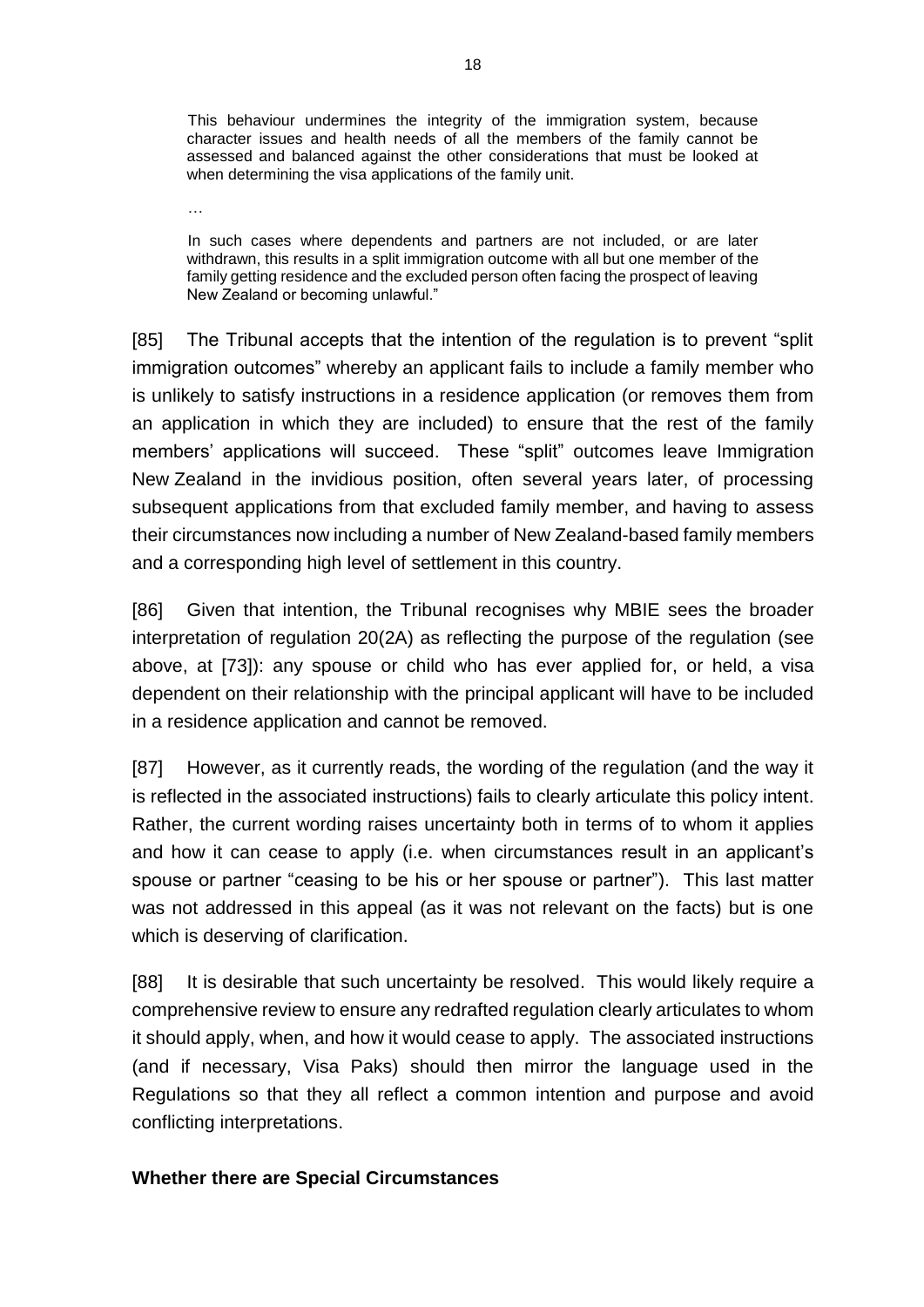[89] The Tribunal has power pursuant to section 188(1)(f) of the Act to find, where it agrees with the decision of Immigration New Zealand, that there are special circumstances of an appellant that warrant consideration by the Minister of Immigration of an exception to the residence instructions.

[90] Whether an appellant has special circumstances will depend on the particular facts of each case. The Tribunal balances all relevant factors in each case to determine whether the appellant's circumstances, when considered cumulatively, are special.

# *Personal and family circumstances*

[91] The appellant first arrived in New Zealand in February 2015 as the holder of student visa. Since then, she has held several temporary visas. Her most recent work visa is valid until January 2021. During her time in New Zealand, the appellant has made four departures from this country, each of less than one month.

[92] The appellant's youngest child arrived in New Zealand in February 2016 and her teenage twins in May 2016. The three children, whose student visas are also valid until January 2021, left New Zealand for a six-month period between June 2018 and January 2019. The appellant's husband arrived in New Zealand in May 2015 and left in January 2018. He has not returned.

[93] According to the appellant's residence application form, both her and her husband's parents and siblings live in India.

## *Settlement and potential contribution*

[94] The appellant graduated with a Master of Social Work from an Indian university and received a Postgraduate Diploma in Health Management (Level 8) from a New Zealand institute. In India, she worked for 10 years as a junior health inspector while in New Zealand, following graduation, she worked as a community support worker. Since late 2018, she has been employed as a social worker, earning a salary of \$64,000 per year. Immigration New Zealand found that her role was skilled employment under instructions. A letter of support from a colleague provided to Immigration New Zealand (19 February 2019) describes the appellant as a talented social worker working in a field "where good social workers are difficult to find".

[95] The appellant's husband worked in India as a truck and bus driver. While in New Zealand, he worked for nine months as a bus driver.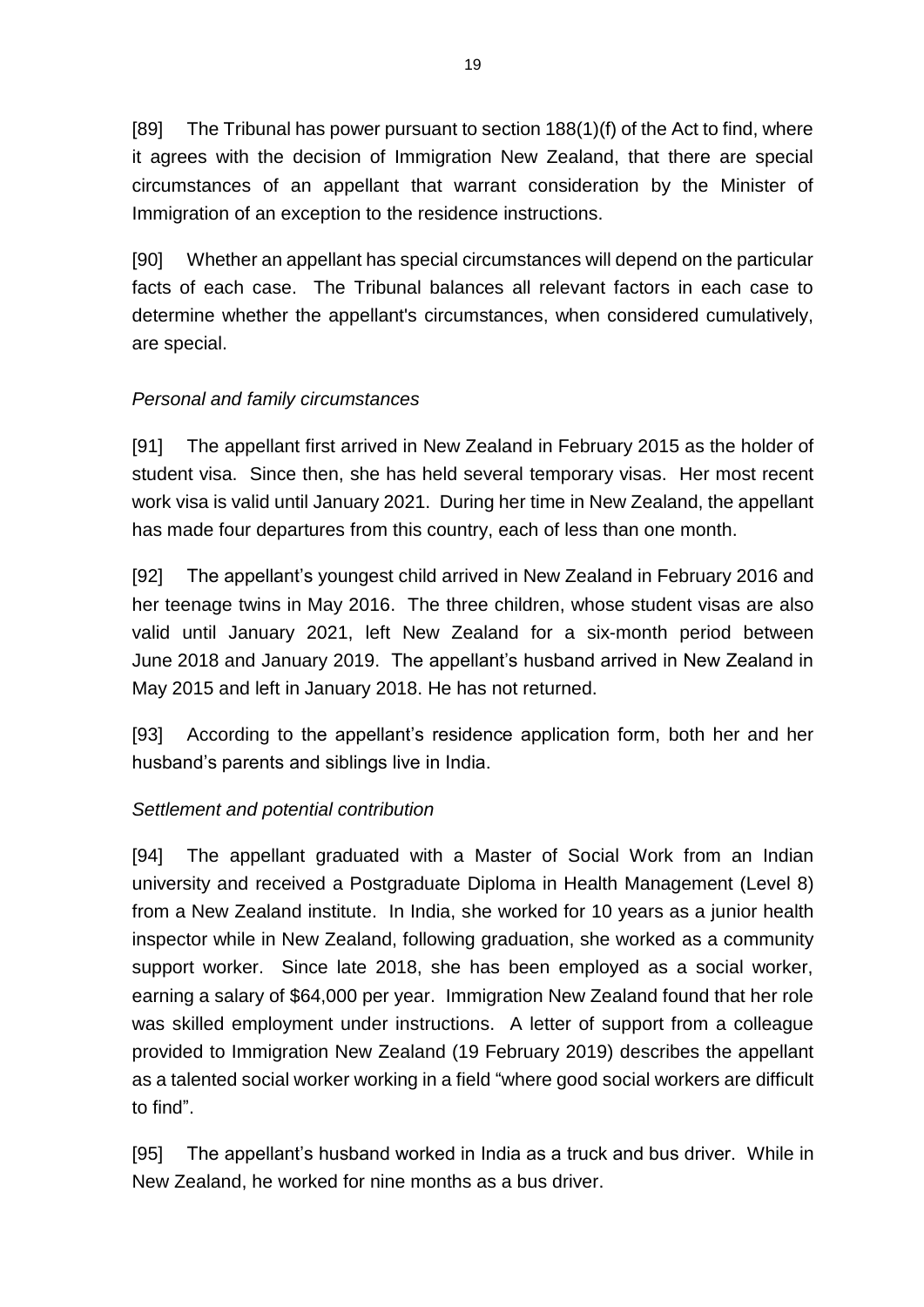[96] While the Tribunal recognises that social workers provide a valuable service in New Zealand, the appellant's contribution to New Zealand through her employment cannot be considered uncommon or out of the ordinary.

### *Health and English language requirements*

[97] Immigration New Zealand was satisfied that the appellant met the English language requirements for the category because she had gained a Level 8 qualification after one year of academic study in New Zealand. Her husband was to pre-purchase English tuition for speakers of other languages.

[98] The appellant, her husband and their children were all considered to have an acceptable standard of health.

#### *Character*

[99] As set out above, the appellant's husband did not meet character instructions because he had provided false documentation in support of a work visa application. The Tribunal acknowledges several character references from individuals in India which were provided to Immigration New Zealand, stating the husband was an honest, genuine, and hard-working person. It also recognises that the appellant provided Immigration New Zealand with a newly issued Indian driver's licence which Immigration New Zealand verified as genuine.

[100] However, the Tribunal is reminded that the High Court has repeatedly emphasised the importance of maintaining the integrity of New Zealand's immigration system in decisions concerning the abuse of that system. This was made clear by the High Court in *Prasad v Deportation Review Tribunal*  (HC Auckland, CIV-2007-404-8059, 19 February 2008), where Lang J stated at [56]:

"The immigration authorities depend upon applicants being scrupulously honest in disclosing their personal circumstances. Often these will be difficult to verify, so the integrity of the application process depends very much on a system of voluntary compliance with the obligations of disclosure. Those obligations … lie at the heart of the process by which Immigration New Zealand grants permits to those who wish to live here. If they are disregarded, the integrity of the process is destroyed."

[101] The provision of false and misleading information by the appellant's husband is a negative factor weighed by the Tribunal in this assessment of whether special circumstances exist.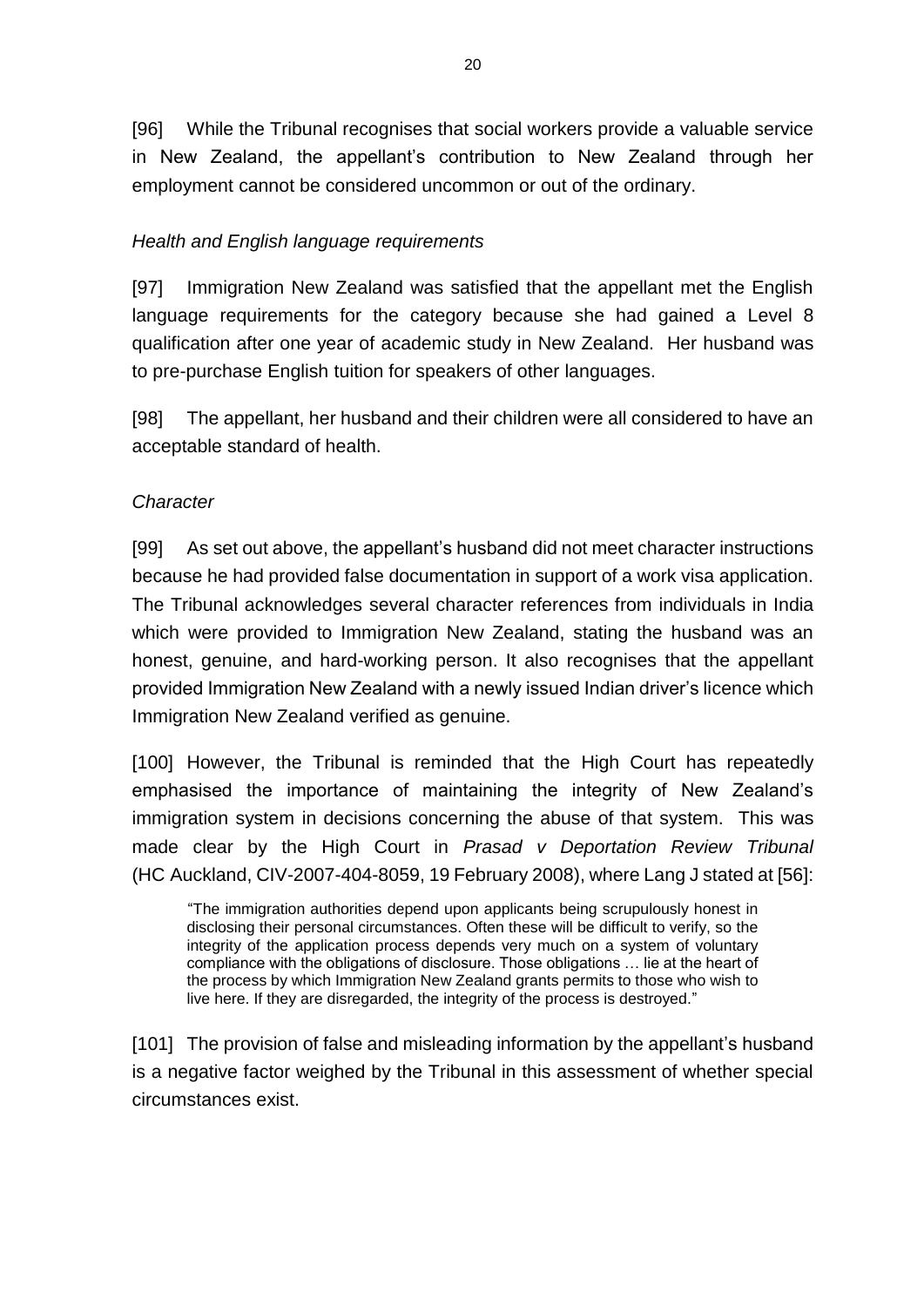*Best interests of the appellant's children* 

[102] The Tribunal is required, pursuant to Article 3(1) of the 1989 United Nations *Convention on the Rights of the Child*, to have regard to the best interests of the appellant's children as a primary consideration. However, their best interests are not the paramount consideration (as per *Ye v Minister of Immigration* [2009] NZSC 76, [2010] 1 NZLR 104 at [24] per Tipping J).

[103] The appellant's twins are currently in year 11 at their local high school. Reports from parent teacher interviews provided on appeal indicate that both are progressing well, and their own comments on the appeal form indicate that they would like to continue to study in New Zealand to have a better future. The youngest son attends primary school.

[104] While the Tribunal assumes that the children, especially the older twins, will have made friends and formed relationships while living in New Zealand, it also notes that they recently returned to India for six months during the New Zealand school year, presumably to spend some time with their father. The letter to Immigration New Zealand from the appellant's colleague noted that the children suffered from a sense of insecurity living without their father, and that the appellant also struggled with the uncertainty of their immigration status. The colleague notes that "the family really should have to stay together for the better future of the children".

[105] While it was the intention of the appellant and her husband to remain permanently in New Zealand, decisions to migrate can result in families being separated. Since the husband returned to India, the couple have elected to remain apart, with the appellant and the children remaining in this country. The family appear to be managing this arrangement, at least on a temporary basis. Despite the challenges involved, the appellant requests that, if her husband is not granted residence, she and the children be allowed to remain here permanently.

[106] While accepting that the appellant's preference is for the family to be reunited together here in New Zealand, there is no obvious impediment to the appellant and her children returning to India so the family can live together again. There is no evidence that any of the children have particular vulnerabilities that would make a return to India difficult; indeed, they recently spent six months there.

[107] The Tribunal finds there is no compelling reason why the children's best interests require a grant of residence.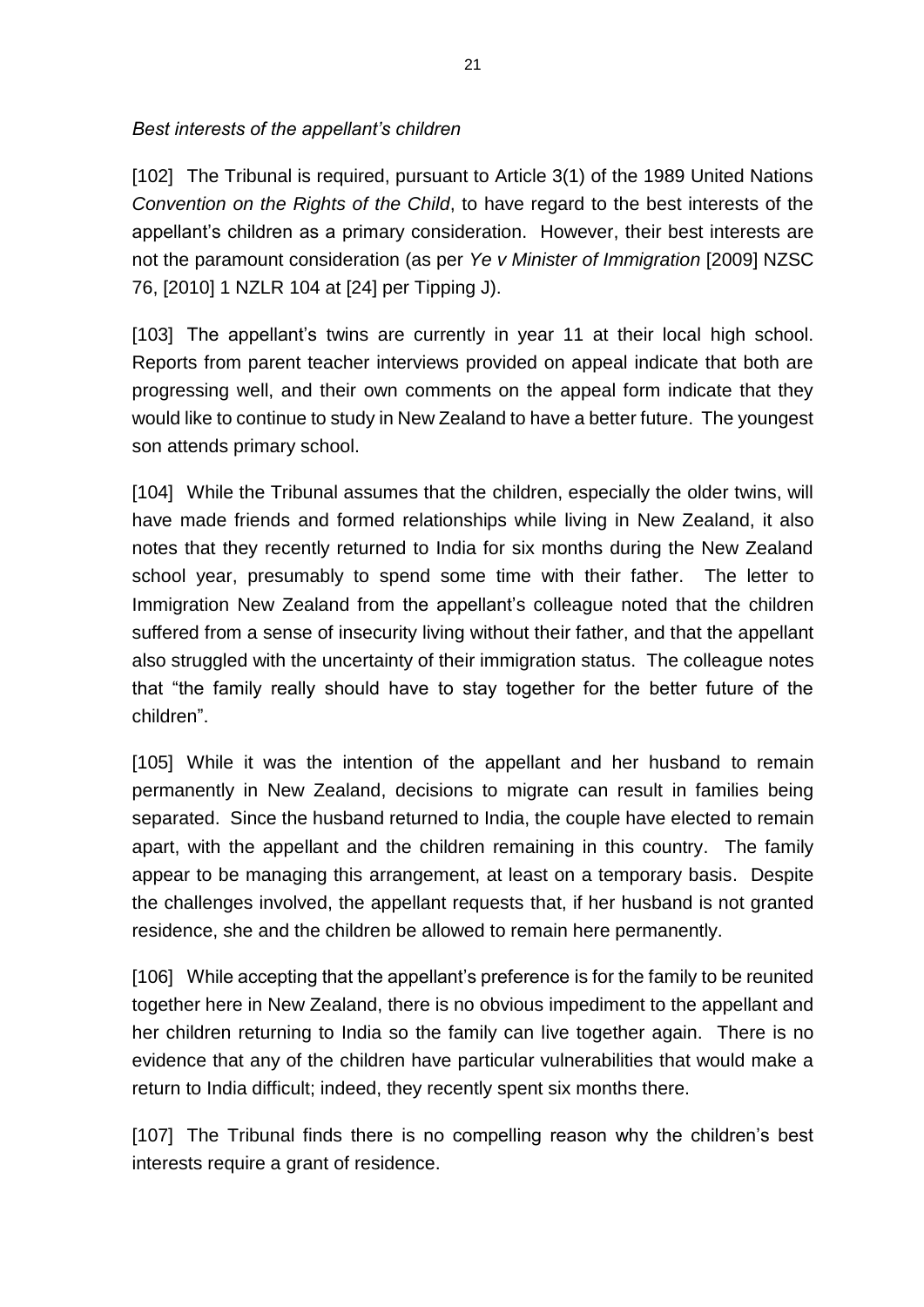*Discussion of special circumstances*

[108] Special circumstances are "circumstances that are uncommon, not commonplace, out of the ordinary, abnormal"; *Rajan v Minister of Immigration* [2004] NZAR 615 (CA) at [24] per Glazebrook J.

[109] The appellant has lived in New Zealand for four-and-a-half years; her children have been here for around three years. Since late 2018, the appellant has worked as a social worker, an important and valuable role, for which she is well-qualified, and earns \$64,000 per year.

[110] Given the time she and the children have spent in this country, the Tribunal presumes that the family is reasonably well-settled and will have made friends and formed relationships within their school, workplace, and local community. The appellant wishes to remain in New Zealand with her children to give them the best possible future and the opportunity to continue to higher education, even if that means currently being separated from her husband. However, wanting to remain in this country to access better educational opportunities for children is not an uncommon or unusual motivation for migrants.

[111] The appellant has no family nexus to New Zealand. The Tribunal considers her husband's provision of false information as a negative factor in its weighing of the appellant's circumstances.

[112] The Tribunal finds that the appellant's circumstances, considered individually and cumulatively, are not special such as to warrant a recommendation that the Minister of Immigration consider making an exception to residence instructions.

#### **DETERMINATION**

[113] This appeal is determined pursuant to section 188(1)(a) of the Immigration Act 2009. The Tribunal confirms the decision of Immigration New Zealand to decline the appellant's application for residence as correct in terms of the applicable residence instructions. The Tribunal does not consider that the appellant has special circumstances which warrant consideration by the Minister of Immigration as an exception to those instructions under section 188(1)(f) of the Immigration Act 2009.

[114] The appeal is unsuccessful.